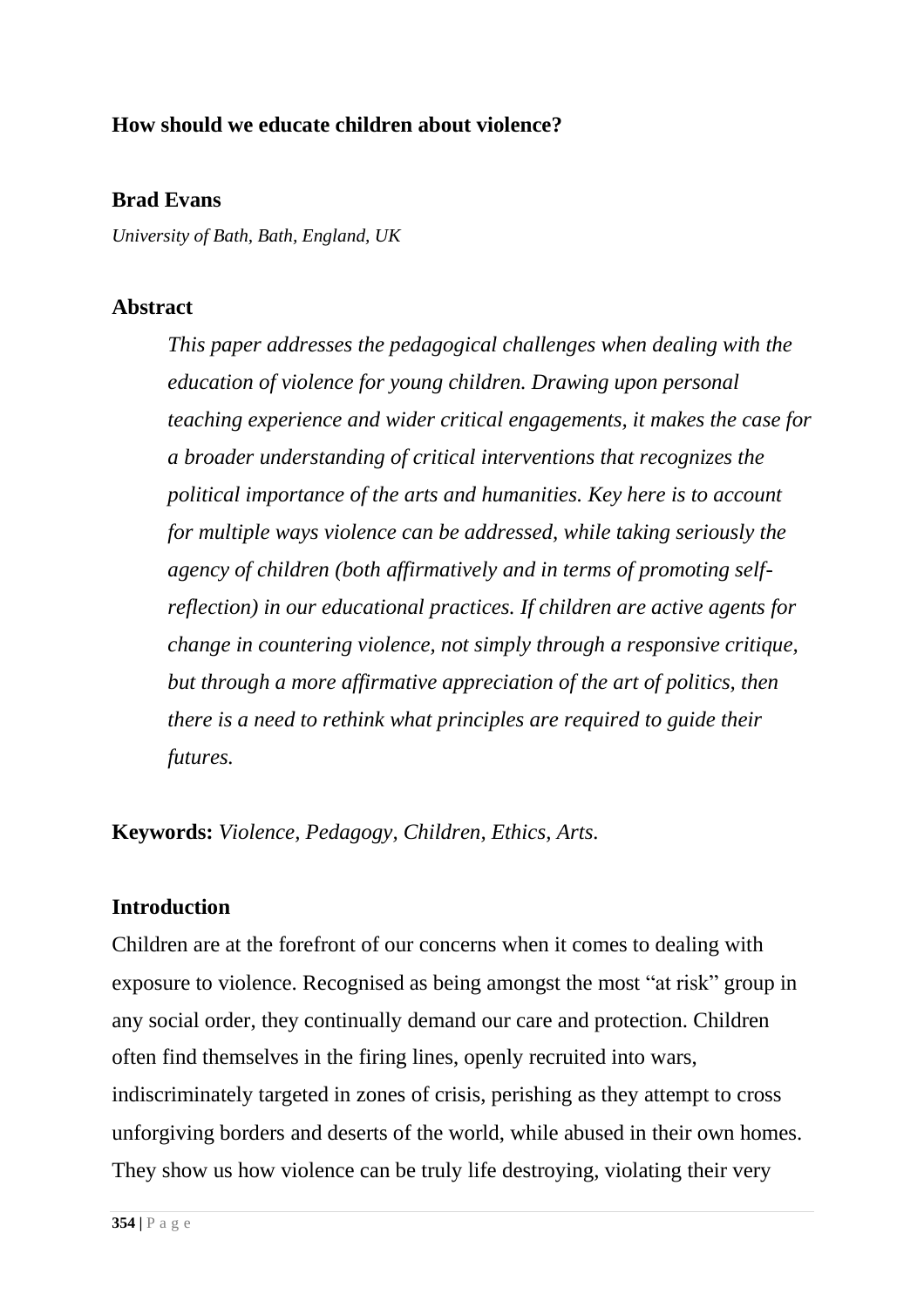sense of being and robbing them of whatever optimism they may have for their own futures. Without invitation, violence frequently comes to them, seeking them out and brutally absorbing them into its logics. But children don't need to be physically abused to be affected and even normalised into violence. Influenced by many formative cultures, from news media, interactive gaming formats, to wider cultural influences, the resemblances, and realities of violence have become an intrinsic part of the fabric of their everyday lives. Sometimes unmediated, this exposure to violence has a marked impact upon their worldly understanding, even if we can rightly assume that they don't have the necessary vocabulary or critical tools to make sense of what they experience. And yet it would also be a mistake to simply see children as mere passive agents or pure victims to violence. Children in fact can be violent agents on their own terms, which can create perpetrator, victim, and witness triangles that both mimic social practices, re-enact cultural performances, while displaying their own particularly novel forms of violent expression. Recognising these tensions alone should raise a number of pressing questions for educators to continually address, including: - 1) How should we educate children about violence in a way that does ethical justice to the subject? 2) What resources can we draw upon in developing such educational practices mindfully so that children also have political agency that demands respect and critical self-reflection? 3) What lessons can we teach them, so they have the confidence to speak truth to power and recognise their own complicities in violent practices?

I am writing this article as an author and researcher who has been working on the problem of violence for many years. During this time, I have written extensively on violence<sup>1</sup>, notably highlighting the importance of transdisciplinary interventions that bring together political theory with the arts and humanities. I have also engaged extensively in conversations with leading thinkers, artists, film makers and other cultural producers, to have a more open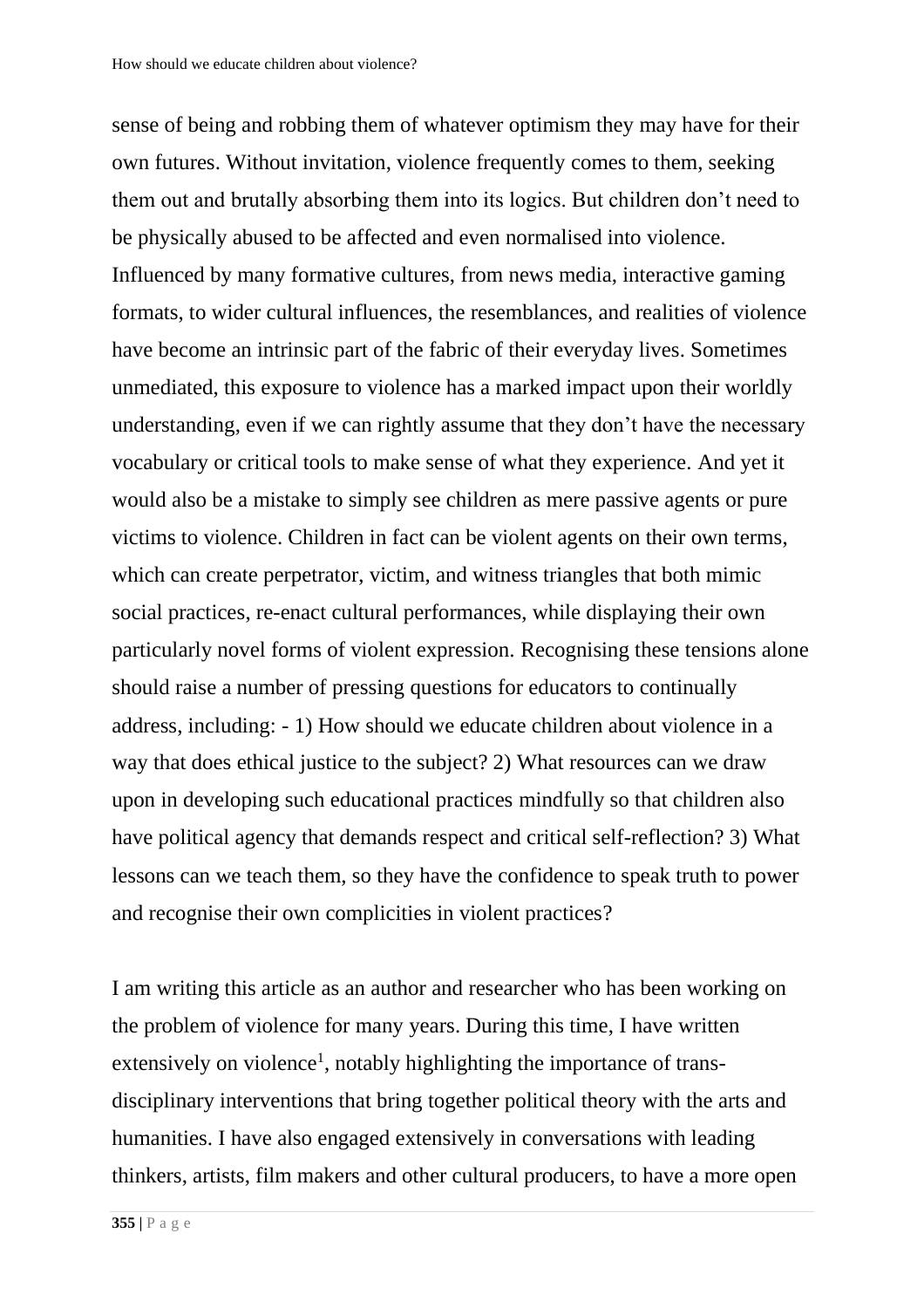public conversation on the multiple ways violence appears<sup>2</sup>. Through this, I have come to understand the importance of critical pedagogy (even if the term "critical" itself has become rather normalised today) and the power of education in terms of dealing with its lasting effects. I am also writing this as someone who has spoken in many public arenas, organised educational events for International Non-governmental organisations, whilst also being a father who has recognised the challenges confronted when speaking about such issues with our own children. Whilst recognising the importance of education, what I do know is its presence alone is insufficient. What matters is the *type* of education we give to them, including raising their voices while also forcing them to recognise the complexities of the world. This begins through a recognition that there is no value-neutral or objective system of education, regardless still of the protestation of those armed with the positivism of social science. Education is always a form of political intervention. And it is always a form of political intervention shaped by power struggles, competing claims over truth and knowledge, systems of verification, processes of subjectivisation, and sites of contestation and resistance. From the outset then, it is my belief that any meaningful engagement with the problem of violence requires a recognition of the organisation of power in the field of education, noting its authentications, and subtle disqualifications – especially when it comes to the right to express one's feelings and thoughts in a way that breaks down hierarchy through the creation of more open, challenging, and reciprocal pedagogies for learning and understanding. Admittedly, such an approach does have a long history, which stretches from Paolo Freire*<sup>3</sup>* to the likes of Henry A. Giroux in the contemporary moment. The latter I am notably indebted to as both a colleague, mentor, and dear friend.

Mindful of this, our concerns should start here by recognizing the importance of education in developing astute understandings of violence, and in the active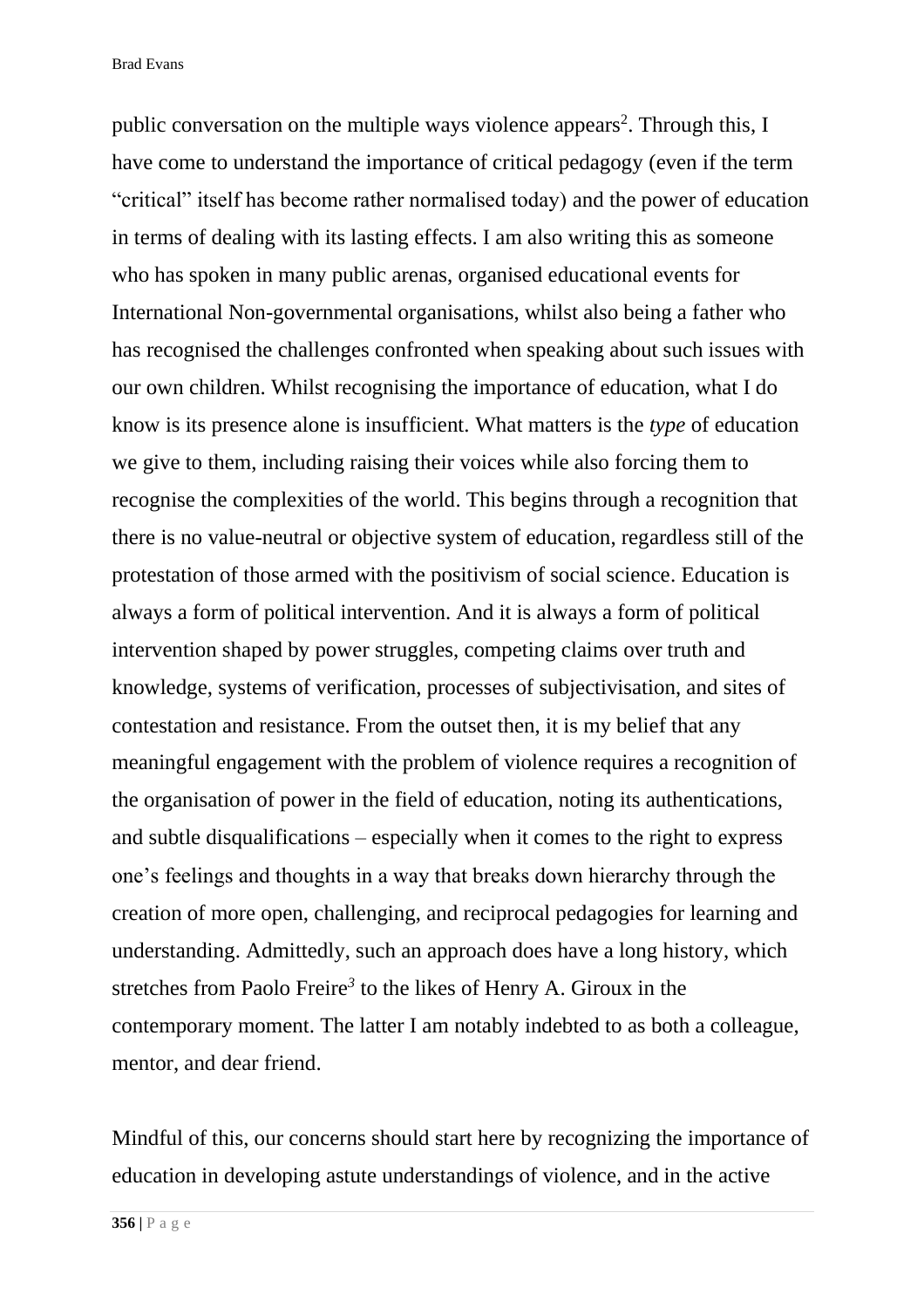formation of informed and engaged children who can also learn to hold power to account by having the courage and grammatical tools to openly challenge violence in all its forms. Such grammatical tools may be discursive, though we do need to also be mindful of privileging language in a way that precludes nondiscursive grammatical interventions of a more aesthetic, performative, poetic, or even musical kind. This means that we should have the confidence to begin developing critical awareness of the world at the earliest stages of a child's development. As Henry A. Giroux continually reminds throughout his extensive corpus of work, a critical education is fundamental to any viable notion of democracy shaped by pedagogical practices capable of creating the conditions for producing citizens who are self-reflective, knowledgeable, resistive, nonexclusionary, and willing to make ethical judgments in a socially responsible and engaged way. But this requires a distinct qualification. Such an account of education doesn't mean we should retreat from conflict either, or collapse everything into "safe spaces" which can suffocate challenging ideas<sup>4</sup>. Nor does it mean we shouldn't be prepared to introduce to children to ideas that may be unsettling and even upsetting from time to time. What it does require is for us to introduce them to concerns which should be patently intolerable in a manner that doesn't become debilitating. So what I have in mind is an understanding of education that doesn't simply belong to institutions but is open to all forms of political engagement (that can't be reduced to orthodox or statist notions of politics), which seek to affirm a dignified life. Violence maims not only the body but also the mind and intellectual spirit. Recognizing this alone should be enough to encourage the development of an approach to the education of children, in which questions can be raised about what it means to gain the knowledge and skill that enhance their agency, but also what it means to for them to unlearn those ideologies, values, ideas and falsehoods that lead them believe that they are individually responsible for the violence they witness or experience and that nothing can be done to challenge the insurmountable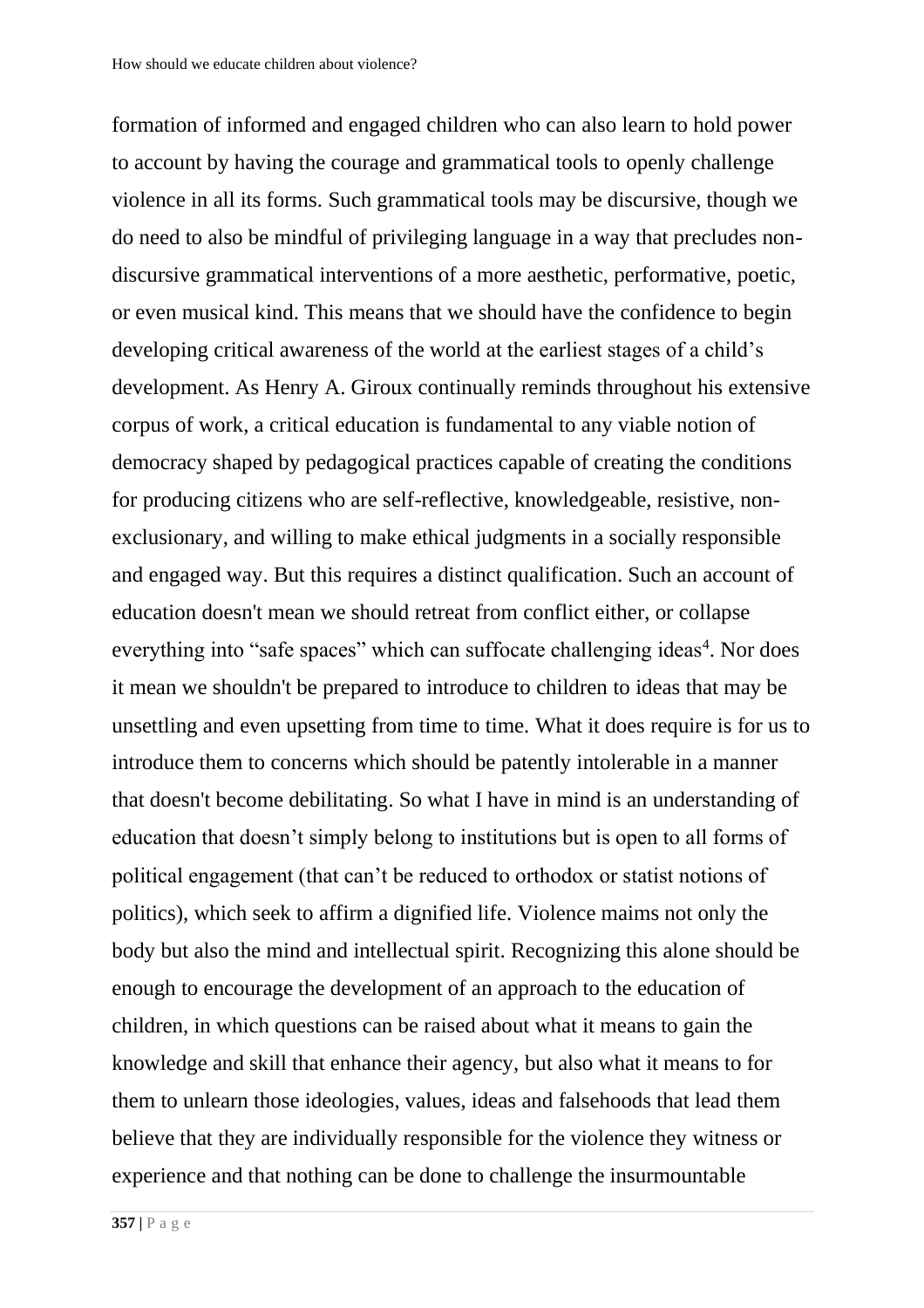problem of violence itself. Having said this, it is important that we do so without flattening vulnerabilities or worse still, have children believe that being a victim is a default setting for subjectivity – hence, that they simply partake in a world that is insecure by design.

Critics might point out here that children have enough to deal with already in their lives, and what's really required is to shelter them from the resemblances and realities of violence until they have the emotional and political maturity and fortitude to deal with its witnessing and occurrence. Whilst well intentioned, such an approach nevertheless overlooks the multiple ways violence is already a part of their lives. Indeed, without early interventions there is a danger they become more and more deeply invested in upholding certain ideas that are complicit in perpetuating structural violence, which will be detrimental in the long term. Moreover, we know enough already about the saturation of violence in popular culture, not to mention the growing issue amongst adolescents concerning online bullying and even suicide to know that violence finds a way to reach children despite our best intentions. And we also know that in today's information age, whether we are talking about endemic poverty or acts of public shaming (which also includes the rise of the social media pile-on, also frequently cheer-led by so-called radicals) a different conversation is required. These reasons alone should encourage us to ask more searching questions regarding the relationship between children, education, and violence? Do we not still in our own subtle ways indoctrinate them about the natural history of violence, so that it appears to them as being a self-evident and insurmountable truth? Do we not continue to reaffirm to them certain understandings of politics, so they still ultimately think about it as either being the possession of grown-up thinking or something that is so devoid of imagination it has no interest for them? And do we not also encourage them to embrace certain dogmatic ideas that can too easily collapse into moral certainties, which in turn precludes a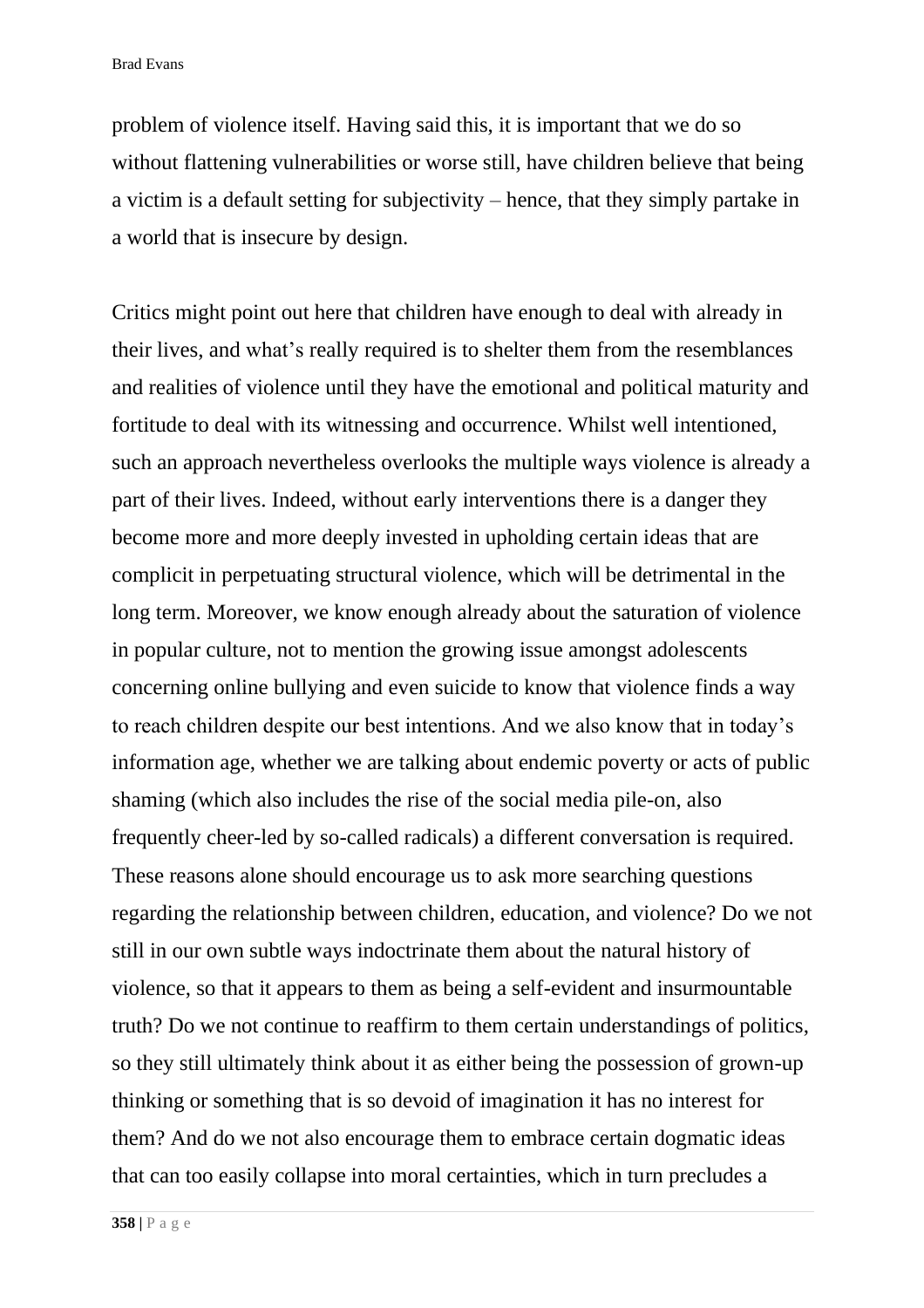more open understanding of the complexities and violence of the world? The aim of this paper is to draw upon my own pedagogical and life experiences to offer several possible ways for rethinking how we educate children about violence. It will especially look to connect these experiences with thinking on various interventions to offer a strong intellectual defence of the arts and humanities. Having done so, the paper will propose a number of principles for a more open conversation on violence that takes the political agency of children more seriously, both in terms of raising critical self-awareness and encouraging deeper self-reflection about violence in the world.

### **Encountering Violence**

When thinking about violence, and indeed critical theory more generally, there is no impartial or objective position to be had. Violence affects us all, though how we experience, and respond is profoundly shaped by class, racial, gendered, distinctions. The very same violent event is often experienced very differently by people. I am also reminded here by Henry A. Giroux's important work on the war against youth<sup>5</sup>. Reminding us that the category of youth is often overlooked in the analytics of power and its effects, the importance of Giroux's brilliant intervention is to force us to recognise that children are a key object for power, actively drawn into the conscious production of political subjectivities. The subjects we expose them too are subjecting, even if they are often a forgotten category in our political deliberations (how often do we see critical theorists, for example, writing about the bio-politics of children?). Extending this understanding, we may also note how younger children too easily exist beneath the political radar, frequently depoliticised and effectively stripped of all political agency and responsibility. This is especially the case when dealing with children whose poorer social background defines them less by their potentiality and more by their deficits. Growing up on a social housing project in an impoverished community, these deficit markers are something I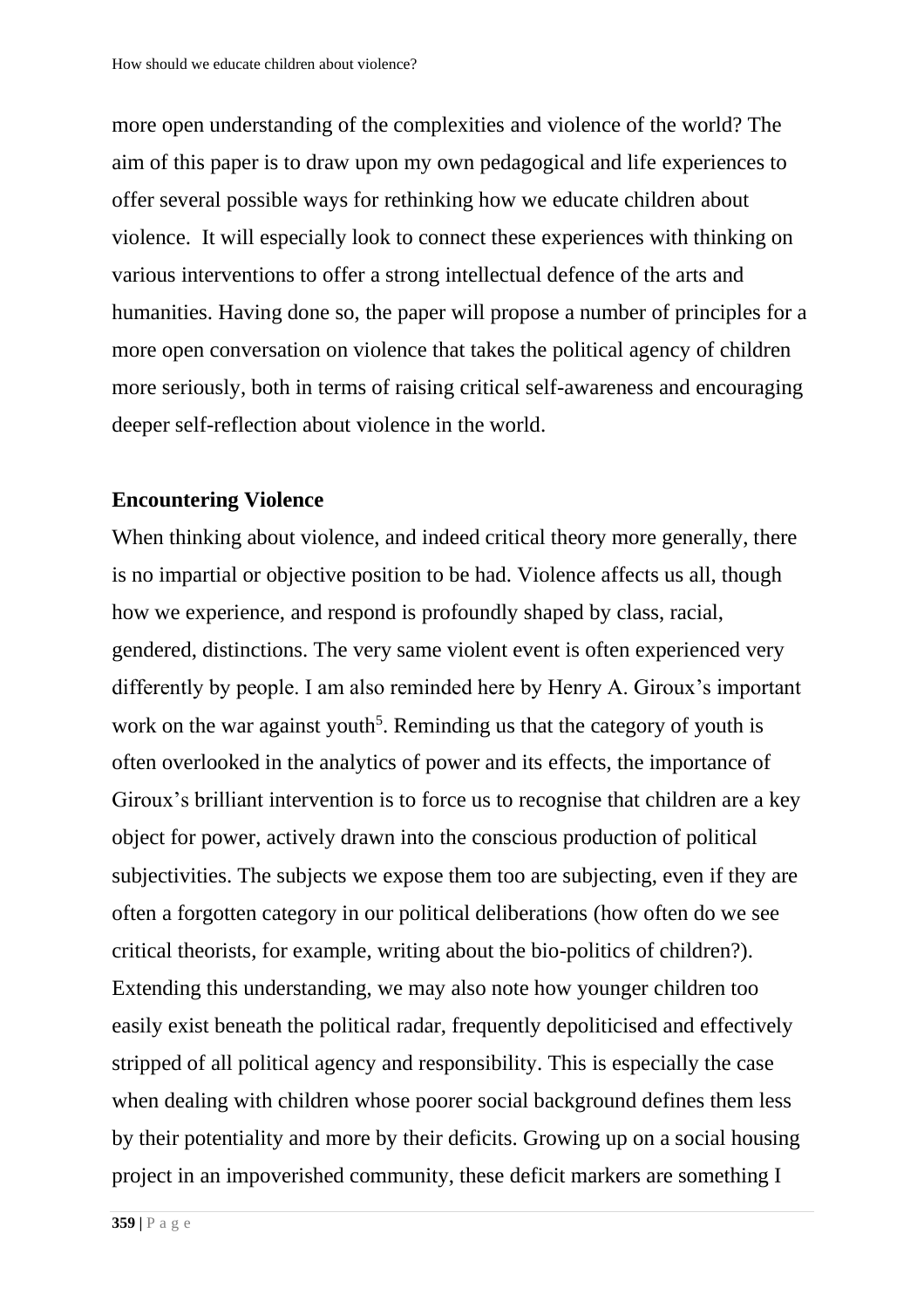can personally testify, and which I subsequently learned would not only be integral to the ways structural forms of violence could be hidden in plain sight; they would gloss over more difficult and searching questions concerning the complex relationships children have with violence, including the assumed aggressive behaviours peoples from under-privileged backgrounds are said to embody more generally – including the harsher language they use, which as many in poorer communities would testify, actually work to disarm potentially violent situations.

I should clarify that when referring to children here in this paper, I am talking about those who are under 16 years of age. I do of course recognise that such age limits are problematic when it comes to evidencing political awareness. Certainly not all 15-year-olds think alike! I am also mindful that universal educational prescriptions based on violence are also highly problematic, especially when conditions of economic depravity are factored in, which does have marked impact on a child's likely encounter with both routine and random physical attacks, along with enduring structural forms of everyday violence. Indeed, while I recognise how violence takes many different forms, which in terms of psychological abuse can seamlessly move across the economic divides, I have become more and more suspicious in my work of the ways the psychological/emotional fields to violence have been used in a way to create a distinct hierarchy of suffering, wherein actual violence is relegated. This is not about denying the importance of the psychic life of violence, as will be shown below. It is however to note there is a qualitative difference between feeling offended by somebody's political ideas on social media than being violently beaten or even killed on a poor housing estate. Further to this, some may rightly point out here that a notable feature of the contemporary moment is the way youths have been notably active politically, especially in the context of climate change and the Black Lives Matter movement. This may be true, but it's not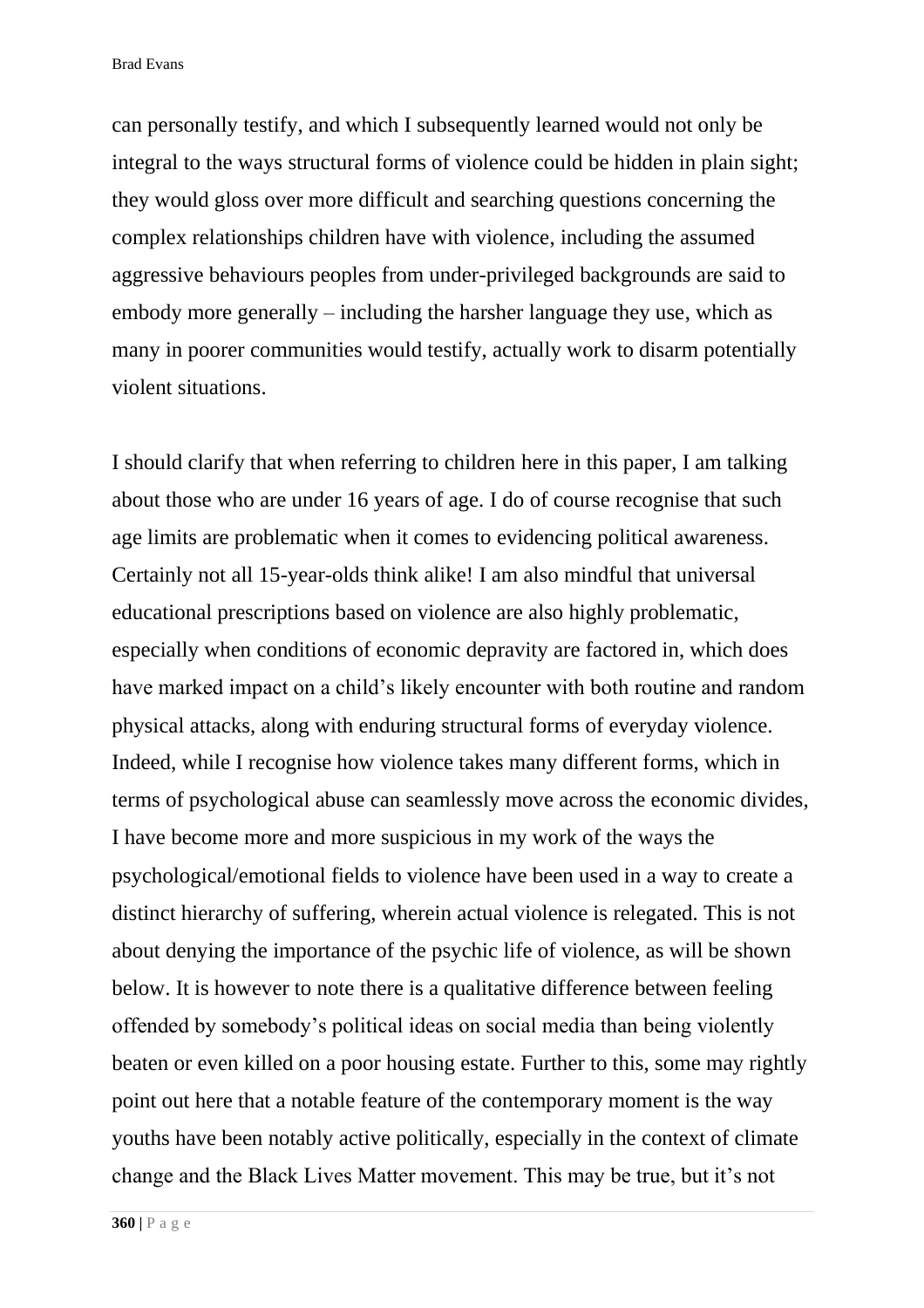without its problems either. Leaving aside the evident problem of financial privilege that is apparent with many youth activists, a different conversation (though not fully separate) is also needed for young adults, many of whom in the West are fully invested in hyper-technologized visions of the future, which demands more critical self-awareness, including the rampant ageism taking over "radical" politics and their commitment to an accelerationist politics that clearly benefits Big Tech, which to my estimation has become the unrivalled source for power in the contemporary world.

Against this backdrop, a meaningful empirical start is to ask about our own encounters with violence? When did we first become aware that violence was a thing? These are invariably very fraught questions, after-all, the very term "violence" itself defies neat description and is subject to so many interpretations. Indeed - I have often found myself saying I have no real academic interest in providing a catch all definition of what violence is and how it can be stated as true. Violence, I have understood, comes in many different forms, sometimes physical, most often structural, and other times of a more psychological kind. Having said this, what I have also learned is to revise my won thinking, recognising in the process the need to have a tangible purchase on the problem to avoid collapsing all affronts to one's emotional sensibility as being violent. What I am referring to as violence then cannot simply belong to the realm of language alone (as much as we must recognise the injurious nature of harmful statements and how they can lead to actual violence – which however is not always so determinable), but it must be linked to real corporeal effects of pain, suffering and bodily harm, that is viscerally felt and ultimately physically damaging. Now, when I think back to my own childhood, several influences stand out as being formative in my personal encounters with the problem (even if I didn't see them in terms of violence at the time). While I grew up in a place where structural violence was both endemic and yet never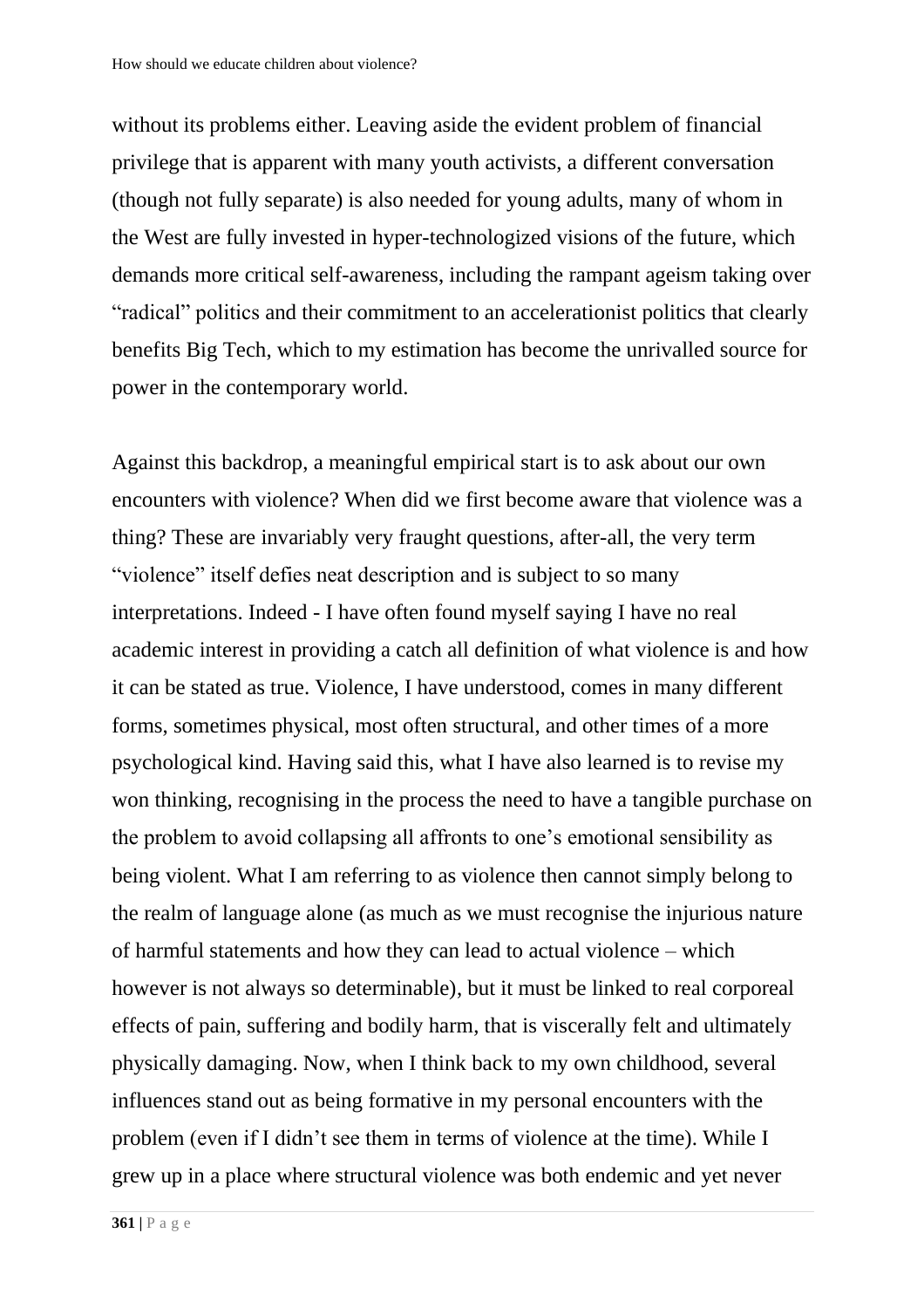spoken about through a violent framing, at least before the miners strikes brought the unquestionable nature of state violence upon under-classes into the open, still its effects were so normalised it didn't seem to register. Exceptional violence I have since learned is easy to critique. Hiroshima, 9/11, they leave us in no doubt that something called "violence" is happening and it will have devastating consequences. Normalised violence, which I understand as being the types of violence that are not presented to be violence as such in any given social order, however, prove to be far more difficult when we try to open meaningful conversations about even its very naming as violence as such. Besides this, the cultural influences were undoubtedly pronounced. I initially recall the time my parents bought me a set of toy soldiers colour coded into the British, the American, the German and the Japanese, which left no doubt who were to good guys and who was the bad. The enemies often suffered the misfortune of being thrown across the room in some explosive rage or spending the rest of their time lying on their backs. We would carry these games into the streets mastering the art of "playing dead" in the most extravagant and performative ways. Then there was the motion picture *Star Wars*, whose spectacle of violence was quite unrivalled. This epic movie had an enormous cultural impact and got me into endless playground battles with a neighbour about whose turn it was to play Luke Skywalker. And yet as the author J.G. Ballard wrote shortly after the film's release:

The slaughter in Star Wars, quite apart from the destruction of an entire planet, is unrelieved for two hours, and at times stacks the corpses halfway up the screen. Losing track of this huge body count, I thought at first that the film might be some weird, unintentional parable of the US involvement with Vietnam, with the plucky hero from the backward planet and his scratch force of reject robots and gook-like extra-terrestrials fighting bravely against the evil and all-destructive super-technology of the Galactic Empire. Whatever the truth, it's strange that the film gets a U certificate – two hours of Star Wars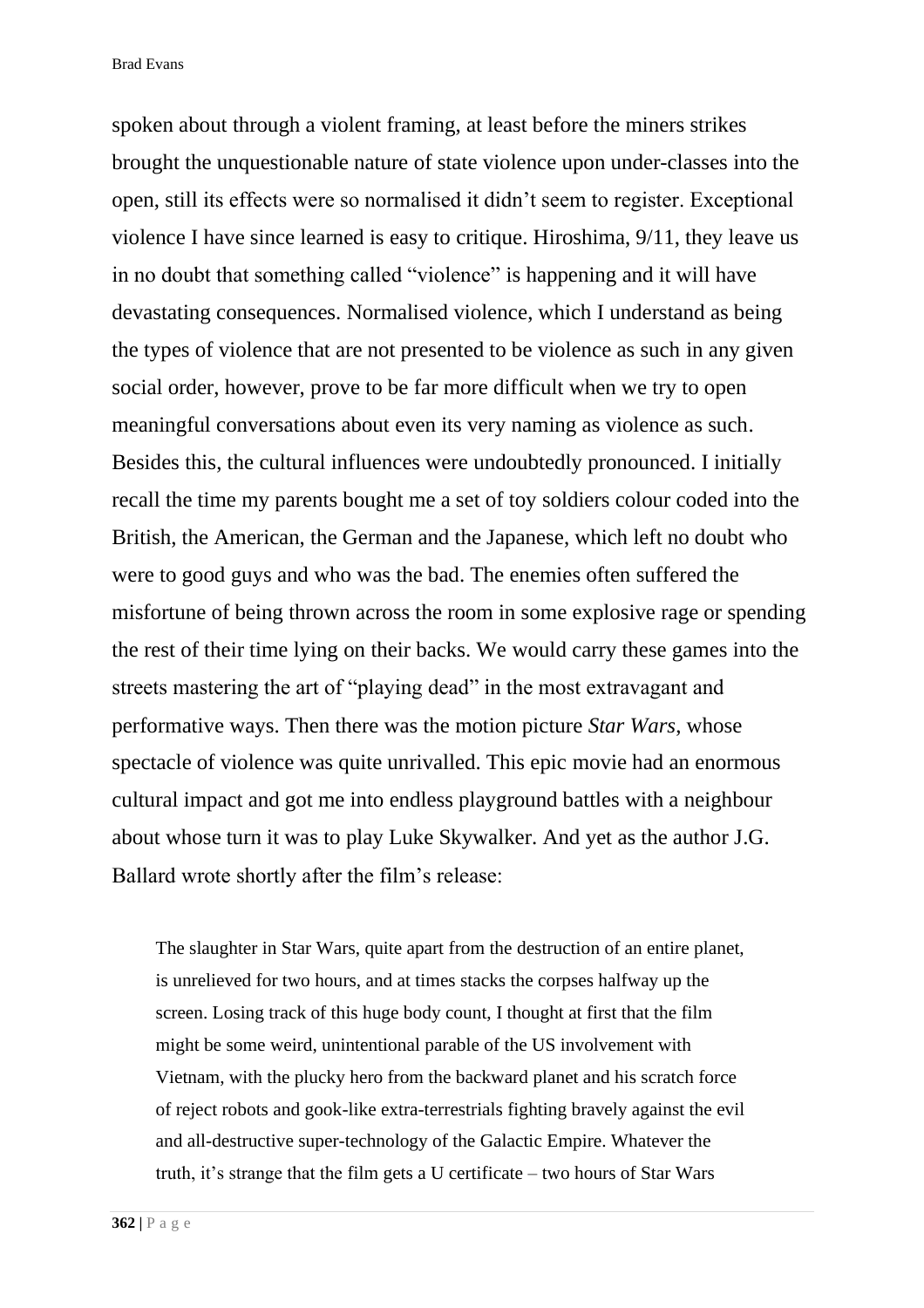must be one of the most efficient means of weaning your pre-teen child from any fear of, or sensitivity towards, the deaths of others<sup>6</sup>.

Ballard's point here on desensitisation needs to be taken seriously. There is certainly a danger in overexposing children to violence. Again, this is invariably driven by the idea that children should be protected from witnessing violence on account of its deeply traumatic effects that induce anxieties and nightmares in their innocent minds. But there are two important points to make here when considering these concerns with childhood exposure. Whilst Susan Sontag was right to argue that images of violence have proved limiting when it comes to bringing about actual political change (the iconic photograph of the burning child Kim Phuc in Vietnam being particularly instructive for her in this regard)<sup>7</sup>, the idea that society faces a compassion fatigue hasn't been something I can relate to in my own teaching practices. The empathy is there, what seems to be more a problem is how the political system itself thwarts the required change. Indeed, part of the problem today is that we have become too empathetic or at least subjected to the hyper-arousal of every sensibility, as the internet in particular has led to the heightened performativity of everything, especially the claims to be emotionally wounded. There is in fact a strong argument to be made that when it comes to atrocities, we don't see enough violence, for what is represented is highly mediated and indeed its effects displaced by the spectacle of shiny military technologies. Culture has invariably played its part here as the lines between fictional/imagined as opposed to actual/physical violence have blurred beyond all meaning and purposeful recognition. As for the trauma, invariably we should expect the encounter with violence to be deeply disturbing (whatever the age). But as educators who are ultimately concerned with overcoming violence, we should not apologise for this kind of exposure. What matters is how the emotions it produces can be harnessed in transformative ways. No student should ever be able to read the testimonies of Primo Levi and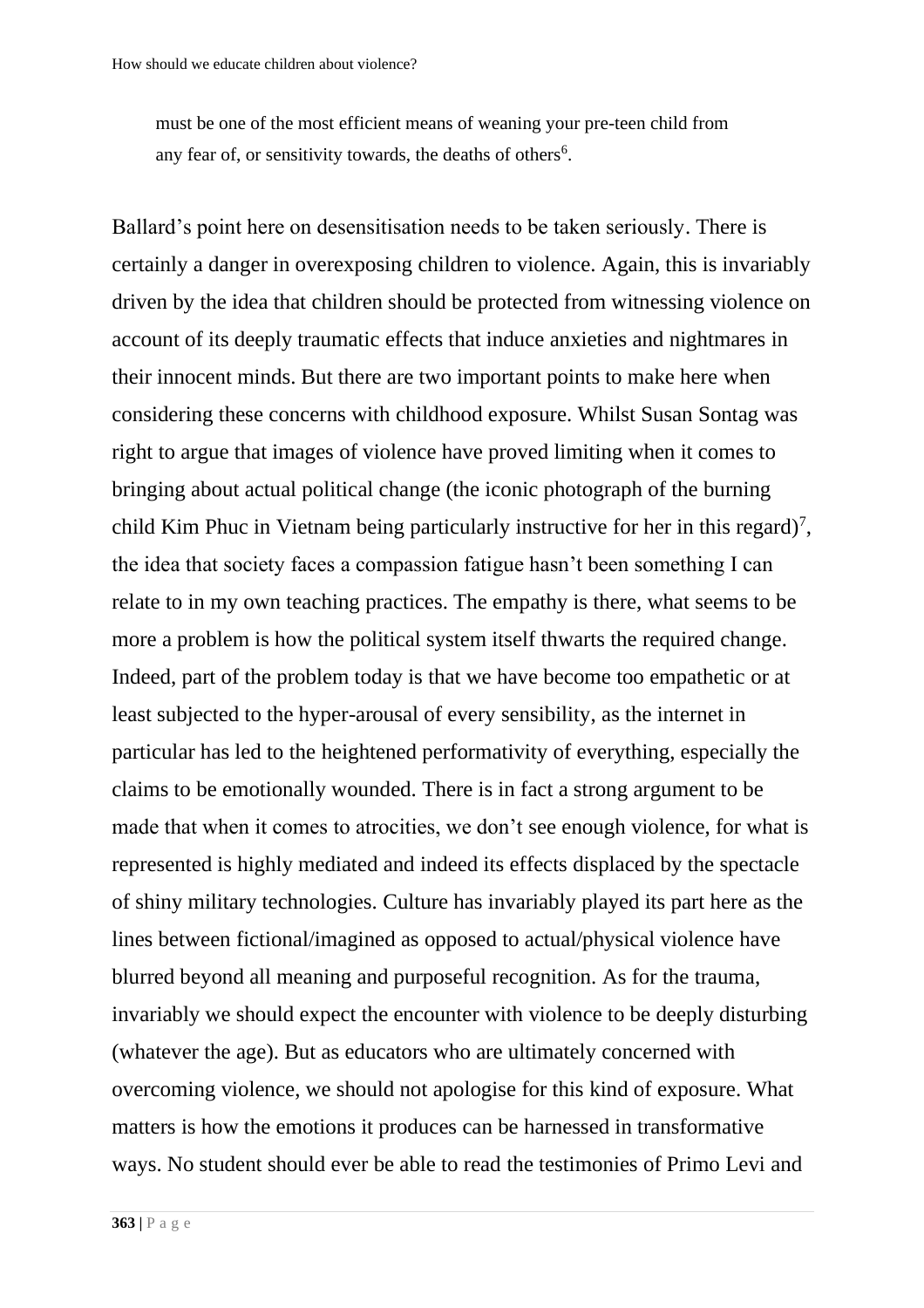what it meant to endure a Nazi concentration camp and not be deeply affected. Just as we shouldn't speak to any child about violence in a way that glosses over their complex emotional states, including their own violence. How we do this requires care, consideration, but also imagination in showing them that history is never determined or inevitable. Which in turn requires that we ask them to recognise their own complicities too.

There is also another danger that needs to be avoided when it comes to speaking with children about violence. We can often fall into the trap of thinking that violence is something they need to seek out and find. Whereas in fact it is endemic to our societies and both its visible and hidden effects are embedded deep into our psychological conditioning, which begins from early childhood. I grew up in the mining valleys of South Wales. These communities are by most statistical measure chronically underdeveloped and suffer from some of the worst social depravations. It is fair to say the people and the landscapes are both visibly depressed. And yet despite the violence, explicit and concealed, my interests took me all the way to Mexico, to "study" and perhaps come to terms with issues that were literally on my doorstep. Now, for me, even up to the age of 15 or 16, politics was never something any of my friends talked about – or at least we didn't know it was political. It seemed completely alien to us – something, which only concerned so called "educated people" who belonged to a different class of people. And yet, looking back, what growing up in these communities invaluably taught me was the following: 1) From a young age we talked about violence a lot. We knew it intimately. We experienced it daily. And yet we didn't ever know what to really say about it. In short, we knew the reality, we just lacked the theory and educational wherewithal to challenge its inevitability 2) The violence came in many different forms and it was often part of the normal fabric of everyday life. It ranged from endemic poverty, isolation and a sense of loneliness, poor health – physical and mental, domestic abuse,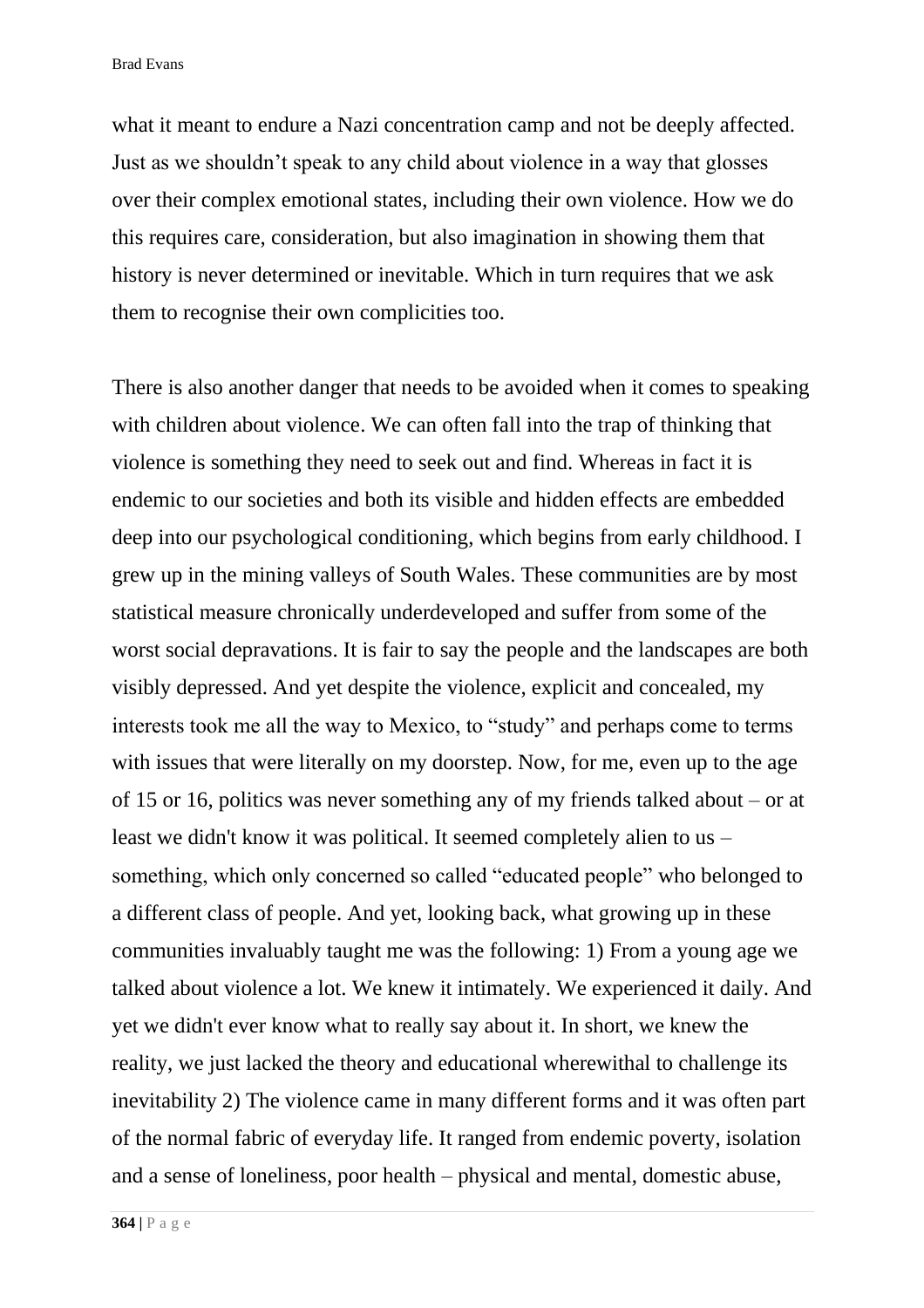and various forms of self-harm, including excessive drug and alcohol consumption. 3) To understand politics, you needed to understand the relationship between regimes of everyday violence and its forms of exclusion. This also included the (dis)empowering use of language and the ability to speak with a "credible" voice so often denied to the poor of this world. But I also learned how confrontational and conflictual language could also be disarming. Indeed, I would later learn there was far greater discursive violence in educated civility then the perceived aggressive posturing of the under-classes 4) To understand the plight, you needed to understand history or what Michel Foucault called the history of our present $8$  – namely how did we get to where we are? Indeed, the more I studied violence, the more I appreciated all violence has a history and it needed to be understood in these terms. This especially includes the violence we embody from a very young age.

#### **The Violence We Embody**

A few years ago, my then nine-year-old daughter was taking great pride in showing me her latest dance moves. I have always tried to encourage her to participate in performing arts, recognising their importance as a form of personal and political expression. She then proceeded to tell me the names of each of these elaborate routines she had mastered. Some were innocent like "Dab" or "Floss", others more revealing like "Orange Justice" or "Gun Show". Having been introduced to them on restricted social media and via her peers at school, she went on to explain they were from a game called Fortnite. This was a game, which due to its violence, had an age restriction of twelve. What invariably followed were numerous requests to be allowed to play this game. I resisted for a while, knowing I was merely delaying the inevitable. My point here is not about whether such age restrictions should be applied to such games. It's that the formative culture had already sought her out before she became "entertained". She was already embodying the ritualistic celebration of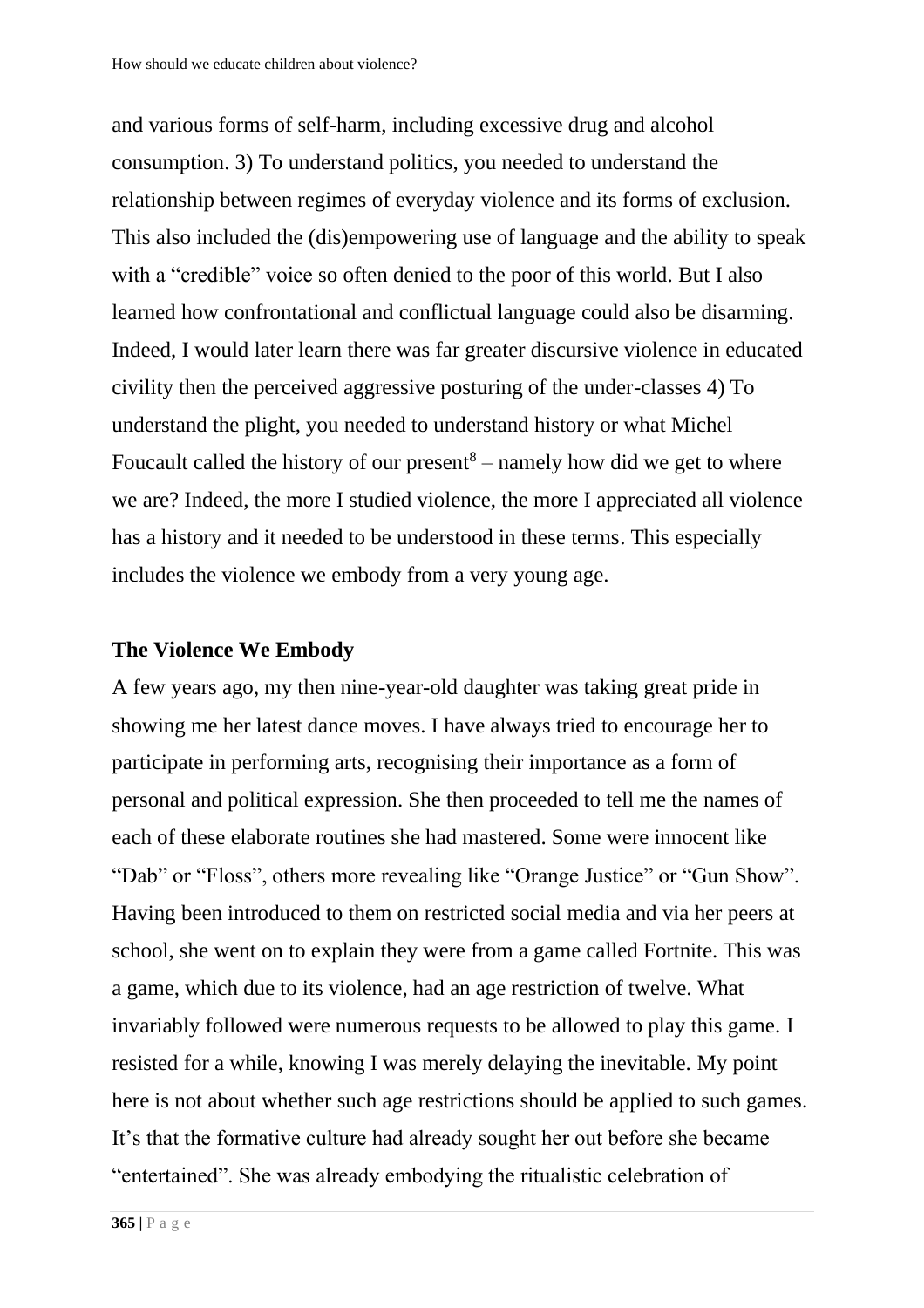violence, long before she experienced it as fact. She was also fully adept at "performativity", which including being acutely aware of the emotional stakes. There was nothing therefore arbitrary to this process. Violence is a remarkably powerful pedagogical force that is able to find its way around most forms of censorship. And it can also work in ways that too easily sweeps up what once appeared critical.

Rather than retreating into some state of protectionism, what this example however provides is a opportunity for speaking with children about their relationship to violence. Do they even recognise it as violence as such? Or is it for them merely a pastime as much as it is for adults who also played such cultured outputs? And what of the performativity? What can be said about this which might open more purposeful conversations? We know through extensive studies that our systems of entertainment and popular culture are saturated by the existence and glorification of certain forms of violence. But focusing on the singular case would seem to be altogether futile. Indeed, perhaps our problem is less about any cultural production than it is about the ways our societies have wilfully separated in damaging terms culture from politics? Reducing the political in such a way not only reaffirms existing and dogmatic positions, but it also actually prevents us from developing more viable and rigorous solutions. It's not just that culture, along with psychology and the life sciences are political. Politics is cultural, as much as it is aesthetic and psychological in its mediations and affects. Games such as *Fortnite* are therefore deeply political, especially in the styles for living they encourage, and the opportunities they give to us to engage in more critical conversations.

We partly owe it to Judith Butler for making explicit the rather obvious links between politics, identity, and performance<sup>9</sup>. Though I would also mention that we do need to be critical of her work that too easily slips into the ontologising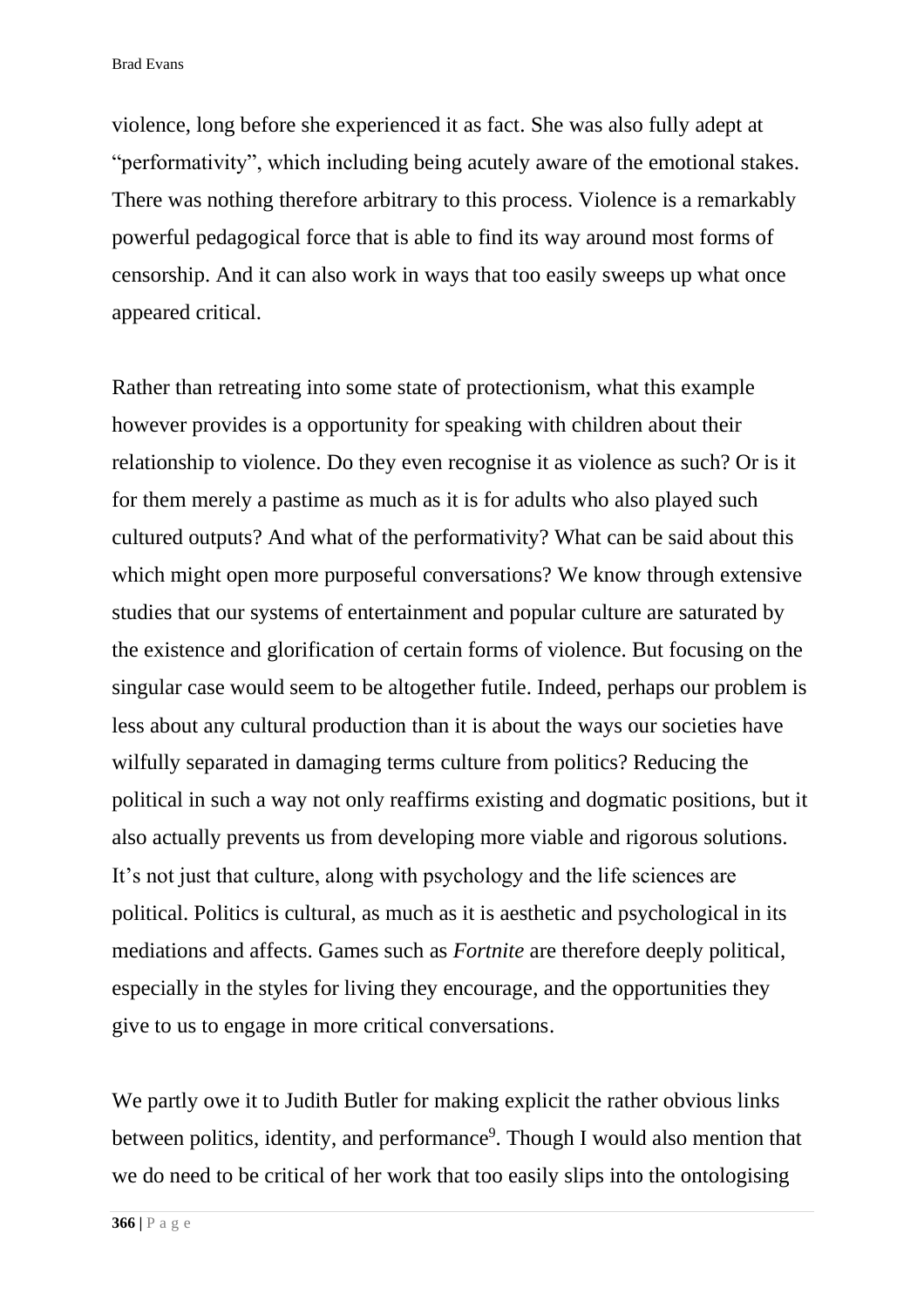of vulnerability<sup>10</sup>, while also remaining vigilant to the ways performativity has now become highly mastered by those who socially profit from narratives of victimisation, often deployed in ways that make claims about non-physical forms of violence (e.g., the expression of hurtful words) seem far more problematic than actual experiences of physical violence. I am not however proposing an either/or situation here. There is no clear separation between life and its performativity, as much as there is no clear separation between the imagined and the real. Nor should we entertain some retreat into a pure state of politics where the theatrical is removed. Politics is a stage, and its routine and exceptional enactments part of the drama of everyday existence. What matters is how we teach children about performative affects (including the hyperperformative simulacrum of emotion), how their actions are always embodied, and how their gestures speak to broader issues and social concerns. Through performance, we can speak directly to them about the micro-political and how it too is part of the world we inhabit. This is especially the case when it comes to violence. Violence is a performance, which especially in a political context demands an audience. But children know this already. When I think back to some of the more brutal cases of youth violence, I witnessed, what was clear is that it never occurred simply between two protagonists who attacked one another away from the glaring eyes of the watching child audience. Playground violence was always a spectacle, which also communicated a message. On rare occasions this was about working out who was the "toughest kid in the school", but more often it was about marking out who was the dominant and who could be publicly humiliated. Such performances, in short, were inherently political as they often revealed markers of prejudice, along with revealing generational patterns of violence and abuse.

While having children learn more about the witnessing of violence seems crucial, it also raises interesting questions in terms of teaching children about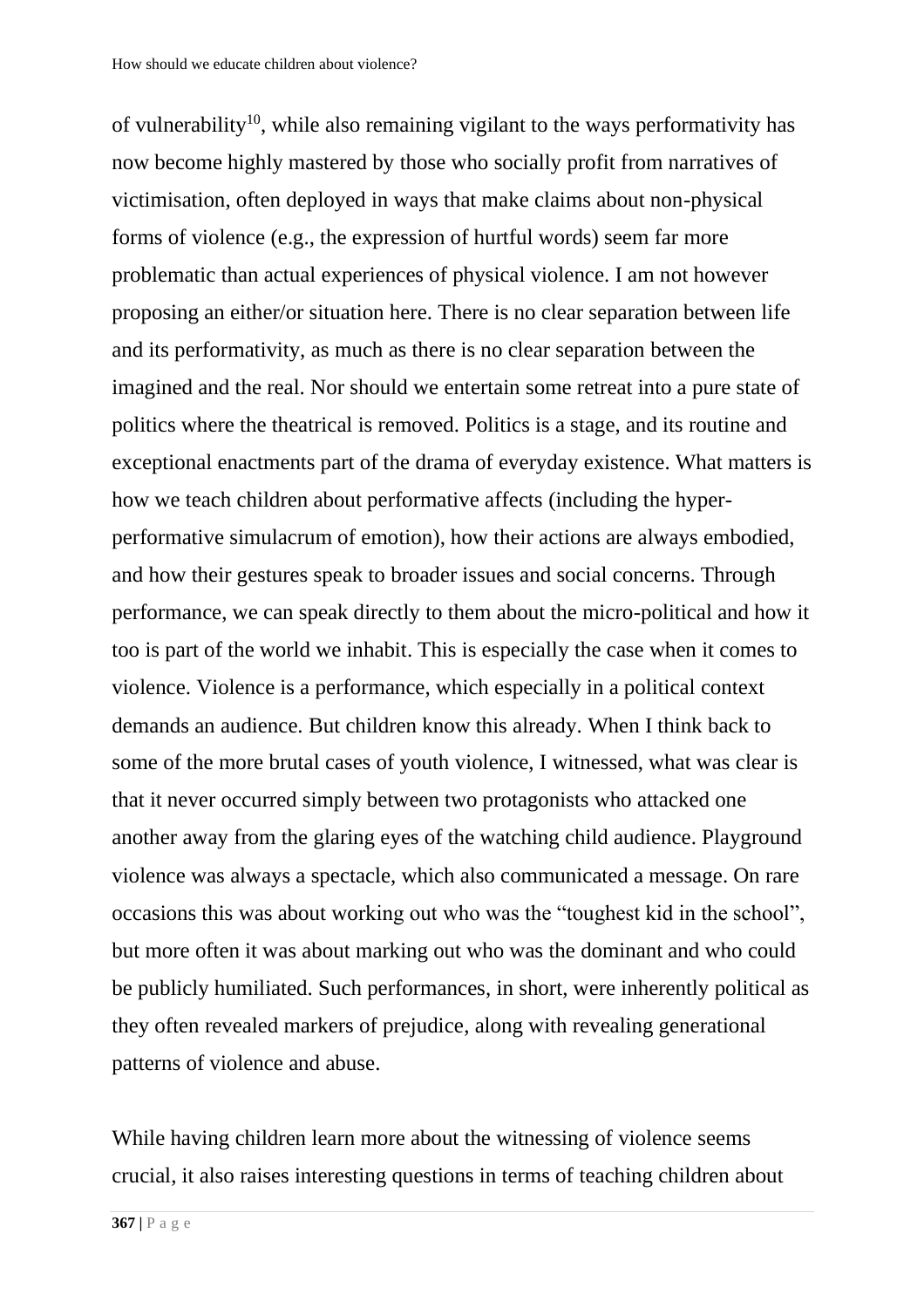violence from the perspective of the theatrical? How might we even rethink the curriculum, for example, by complimenting the more obvious ideas from canonical thought (notably democracy, freedom, peace, and rights) with the important playwriters and performers of history? We could think of an obvious move here that compliments the ruminations of Aristotle and Plato (who children are often briefly introduced to when discussing institutional notions of politics), with the powerful enactments of Aeschylus and Sophocles, which provide an alternative humanistic insight into more enduring questions, from issues of infanticide, class, revenge, dealing with tragedy and the possibility for resistance. Alternatively, might we not develop a truly imaginative curriculum that deals with many forms of violence by working with children through the embodiments of different Shakespearean characters? From Hamlet to Iago, Ophelia to Beatrice, Macbeth to Caliban and Tybalt, it is possible to teach children about the complexities of violence and its explicit and more subtle effects in the performative relations between perpetrators, victims and them as witnessing audience. But our concerns needn't be so historic or Eurocentric either. While our engagements with Ancient Greeks should be ever mindful of Martin Bernal's *Black Athena<sup>11</sup>*, we could also engage children with both contemporary theatre and opera in ways that ask powerful questions of the world they inhabit. We know that opera puts remarkable effort into producing a beautiful death. And we know the artform can uphold the most exclusionary forms of discriminations and a genuine sense of inferiority from children who visit its theatres from under-privileged backgrounds. But again, drawing from my own personal experience, I never failed to be taken or completely enthralled by the performance, even if the audience seemed to belong to a different world. Whilst breaking down the cultural barriers erected by the elite bourgeois remains a problem that needs to be addressed, like canonical thinking that needs to be properly read and understood before decolonising, the artform itself shouldn't be dismissed because of its appropriation into systems of power.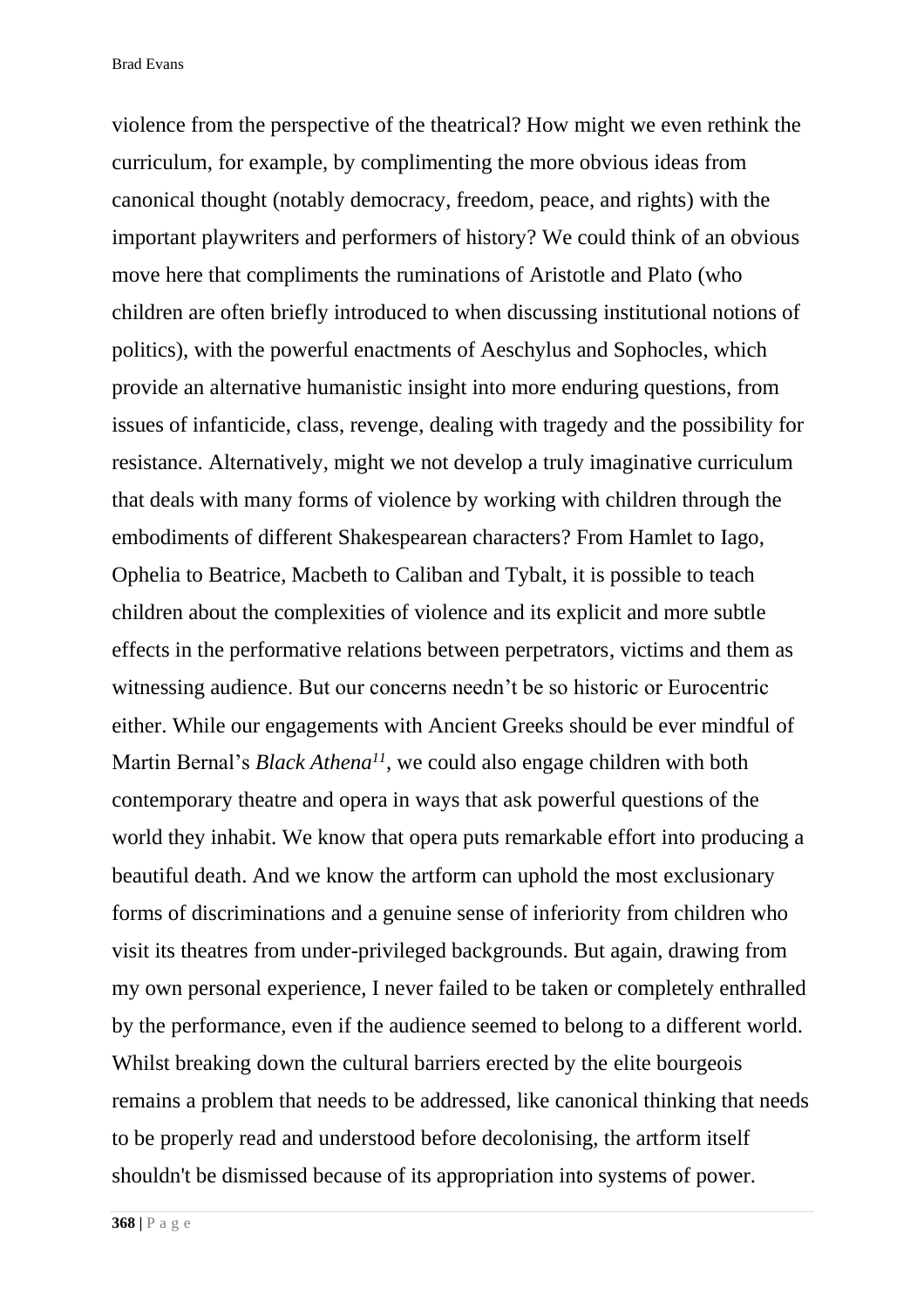Opera, for example provides so many rich opportunities to discuss the question of gendered violence with children (many of which will be captivated by remarkable scores such as Puccini's *Madame Butterfly*), notably why the female soprano nearly always succumbs to a violent death? And what does this tell us, tell them, about the audience, its desires, and expectations?

### **The Literary Imagination**

What applies to the theatrical can also be applied to the study of history and bringing alive its embodiments too. Studying history in the secondary school system in the United Kingdom during the 1980's was a remarkable exercise in reaffirming the Regal past, through to industrialisation, and its move to a leading democratic liberal nation. As the curriculum swiftly jumped from the Medieval period to the Tudors then onto the nations defeating of Nazism in World War 11, the brutal legacies of colonialism were completely absent (including its brutalising effects on internal colonies such as the Welsh valleys where I grew up), along with the need for a greater cultural appreciation of the world. Whilst there have undoubtedly been vast improvements since that time, notably including studies on Islam and the history of the global slave trade, what's taught still works within very reductive notions of history and how it continues to shape the contemporary order of things. Indeed, whilst this history would introduce violence through a factual pedagogical approach, it's no coincidence the lasting lessons on the problem didn't come through the reductive and dehumanising fixation on dates and statistics and its selfvalidating narratives of truth.

History is never bracketed, regardless of how much we try to break it down into neat chapters for the purpose of meaningful study and consignment. It matters precisely because we are always conducting a history of the present, where past and present collides and where the future is reimagined. Having been subjected,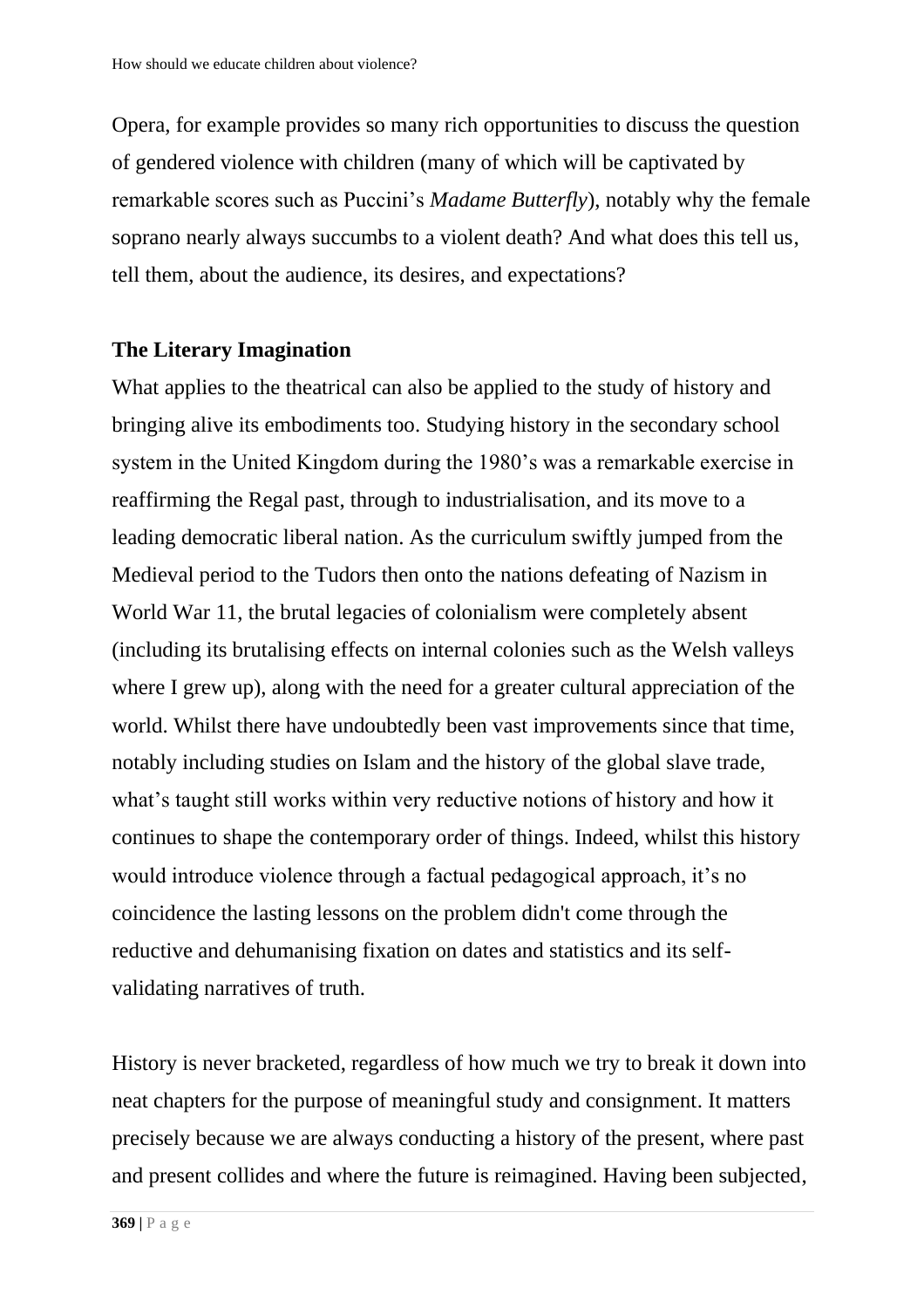for example, to the most restricted and over-politicised education in a colonial history which normalised it to the point of outright denial of any of its violent effects, my journey since this indoctrination has been to effectively undertake what Ariella Azoulay has termed "unlearning history"<sup>12</sup>. It has been to look beyond the unquestionable historical truth, to learn the history of people which has never been taught, to critically ask what violence has been necessary to create the systems of established power, privilege, and entitlement today, and to learn that what's truly important is to learn to ask the *wrong* questions. We often say to children that what's important is that they learn to ask the "right questions". Yet asking the right questions is to raise a concern within a given paradigm whose means, and ends are largely set. The wrong questions are precisely those which are not being asked within any given situation. Unlearning history in this way is to ask what is not being said, not being questioned, not being shown, and not being explained. This seems counterintuitive to the factual or quantifiable approach to history that is still dominant in educational practices for children throughout all stages of their development. And yet, it is not antithetical to the critical inquisitiveness children continuously show in their deliberations. They simply need to be encouraged to see that this type of history is possible.

In the context of violence, there have admittedly been some notable developments in teaching resources for children. We could point here to the successful "Horrible Histories" franchise, which does offer novel and humorous ways for teaching about the worst of the human condition. This builds upon earlier examples of using the illustrated format for explaining the intolerable. Nowhere was this more effectively deployed than with Art Spiegelman and his widely acclaimed graphic novel *Maus<sup>13</sup>*. This is a format I have also found to be most instructive with students of all ages with a graphic publication I put together titled *Portraits of Violence<sup>14</sup>*. Whilst narrating violent histories in this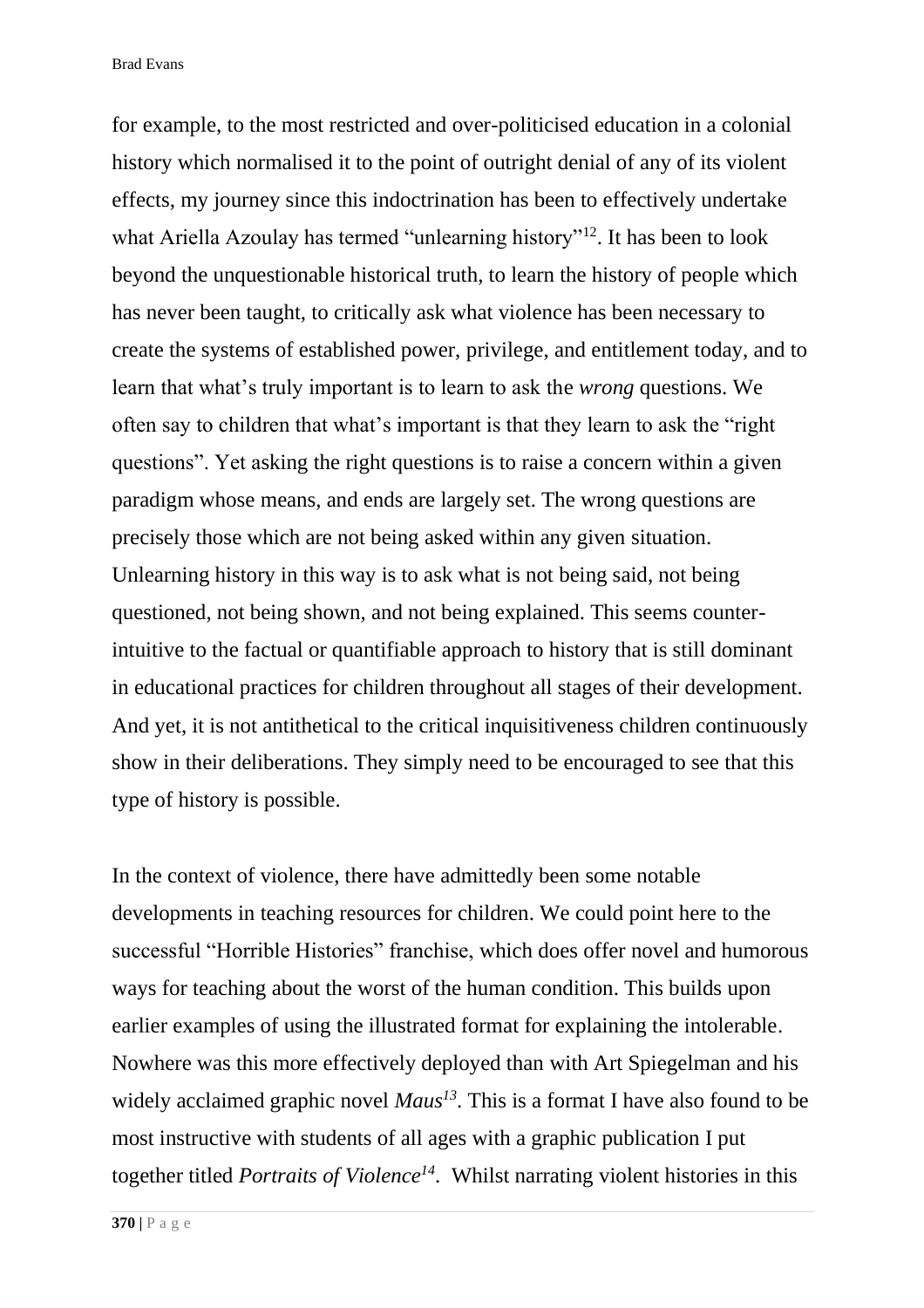form does raise several challenges in terms of how we avoid making light of the subject, we should not also simply dismiss it on account of its comic value. Indeed, there is still much to be gleaned from the art of comedy in dealing with tragedy in a meaningful and critical way. Despite the backlash from the established political classes who merely seek to protect their own entrenched positions, Russell Brand, amongst others, has shown how the comic can humanise politics and cut across class, racial and gendered divides in a way that disarms violence with a tragically attuned smile. Or as Simon Critchley has observed, 'Genuinely great humour recognises the world it's describing and yet we are also called into question by it. That's what great art should do. That's what great philosophy should do. The one thing about humour is that this is an everyday practice that does this<sup>'15</sup>. Critics might point out here how politicians today have also assumed the role of the comic or the clown in their vilification of others in ways that absolves complicity. I am reminded of Will Self's words following the attacks upon Charlie Hebdo staff in 2015: 'Were the cartoonists at Charlie Hebdo really satirists, if by satire is meant the deployment of humour, ridicule, sarcasm and irony in order to achieve moral reform? Well, when the issue came up of the Danish cartoons, I observed that the test I apply to something to see whether it truly is satire derives from HL Mencken's definition of good journalism: It should "afflict the comfortable and comfort the afflicted." The trouble with a lot of so-called "satire" directed against religiously motivated extremists is that it's not clear who it's afflicting, or who it's comforting'<sup>16</sup> . And yet, what's also a notable challenge today is to properly identify who exactly is "punching down" in the mire of identity politics. What we certainly shouldn't be doing is blaming the comedians for society's ills. Comedy is something children evidently relate to and does prove effective in teaching. It can also be a powerful grammatical tool for the marginalised and oppressed. When it's appropriated by power, when the jester turns into the vindictive clown, that's when it becomes mockery and shaming. The same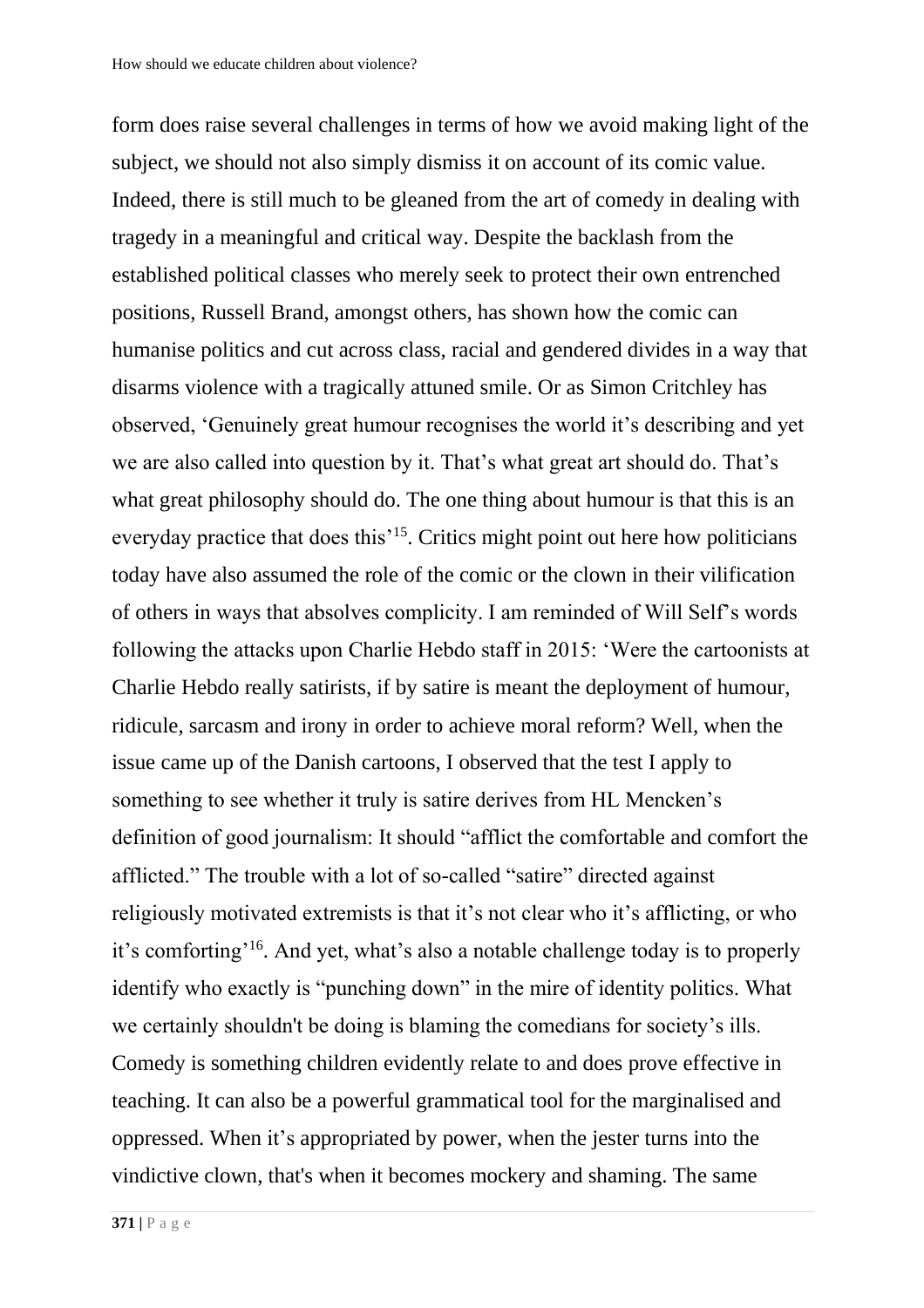principle can be applied to teaching resources by asking whether they seek to liberate us from violence or simply laugh at the misfortunate of others without leading to broader ethical discussion.

Comedy aside, perhaps the greatest challenge we face in our attempts to have children (or anybody else for that matter) interested in the past is to make history come live again. For it to resonate it needs to be relatable. For this reason, as many educators will testify, the experience of developing pedagogical approaches to violence can only be effective if it connects to testimony and narrative. Whilst testimony brings the human back into the political field in vivid and emotionally challenging ways, we should not overlook how the experience and realties of violence are also brought alive through the literary imagination in ways that can be ethically felt and humanely considered. An important step here is to undo, as the author Tom McCarthy notes, 'the distinction that's usually made between "fiction" and "reality," as though "fiction" were synonymous with fakery'<sup>17</sup>. Leaving aside the mythical qualities to all politics that began long before fake news was a concern (something children should also be taught about as we encourage them to look at constructs of the past), what the literary can achieve is adding more depth and feeling to disrupt absolute truths. Or as McCarthy explains, at its best, it can be an ethical 'the act of witnessing, of affirming the existence of "the others" … [which] is not a journalistic or "scientific" act; it's ultimately an imaginative one, an act of the imagination'. This releases the critical potential of what Michael J Shapiro has called "literary justice" that works by keeping 'issues open and available for continuous reflection rather than imposing definitive judgements'<sup>18</sup>. Building on from Gayatri Spivak's point that "literature is not verifiable"<sup>19</sup>, Shapiro imagines liberating alternative grammars for understanding the staging of historical events, which not only place the reader in a closer and more humane proximity with the "drama of the encounter", but it also affirms the need to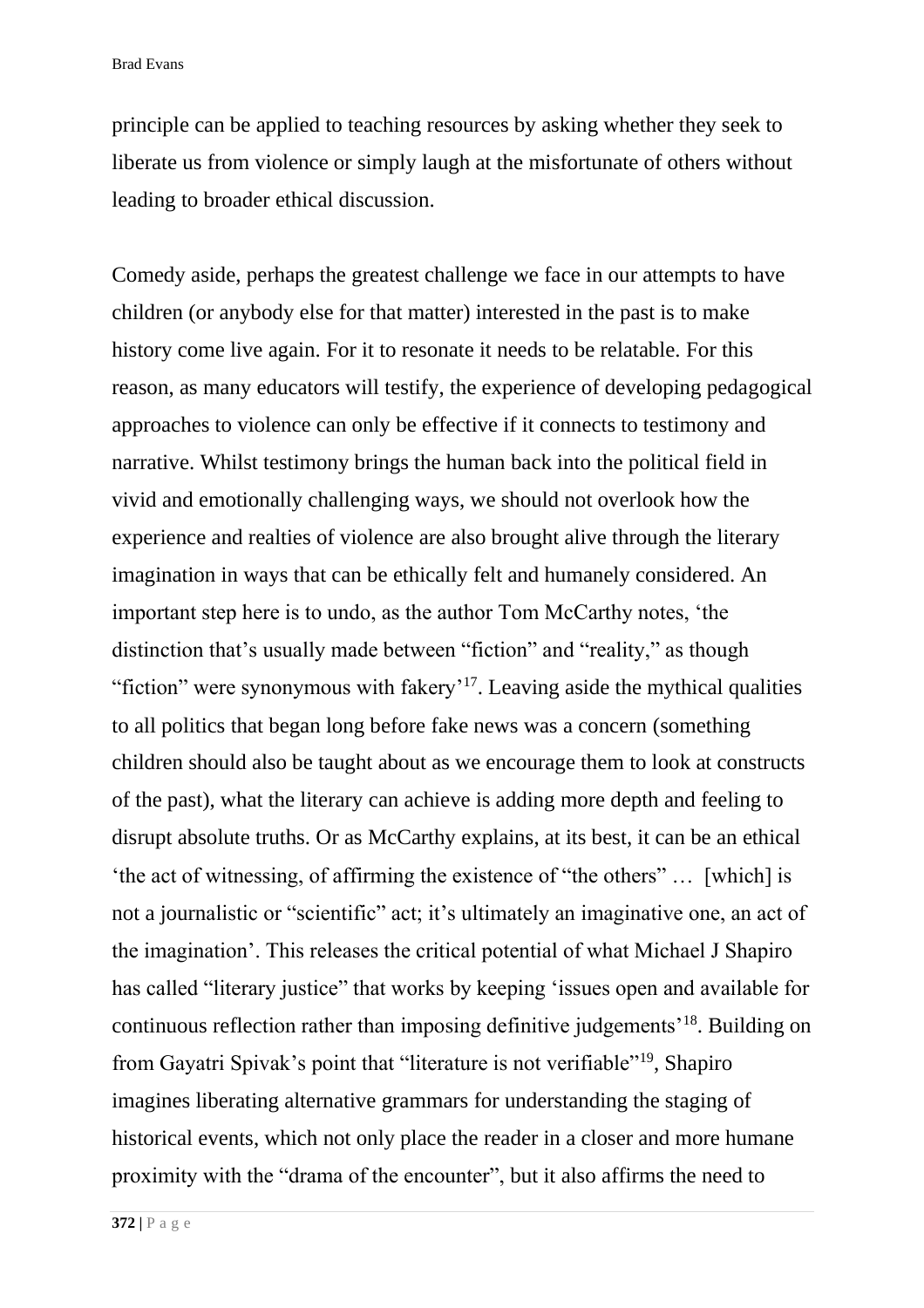reimagine the future. What is the literary after-all if it is not an attempt to destabilise the epistemic ground upon which irrefutable truths rest, thereby exposing the myths through which all exclusionary systems depend? This requires appreciating how children's literature does have a formative impact on our understanding of violence and how it can either reaffirm or disrupt established tropes.

A purposeful example we could draw upon here is William Golding's classical book *The Lord of the Flies<sup>20</sup>*, which has for generations been taught to children to introduce them to issues of violence, civility, and the inherent changes of chaos and disorder. Narrating a tale of pre-adolescent children who end up stranded on a paradise island in the Pacific Ocean, the book is seen to offer a quintessential explanation of the descent into "savagery". Conventional allegorical readings of this book also allow for straightforward explanations on the different between order and anarchy, civility, and the Hobbesian state of nature, along with neat separations between morality and immorality as children fantasises and their securities ultimately break down because of their unmediated freedoms and the madness of being thrown into a bestial condition. And yet this book, like so many others, also offers a truly powerful way to encourage children to question whose violence are we ultimately dealing with? Golding himself lived and witnessed some of the worst excesses of violence during World War II. From the reference to the fictious beast of the waters (which as students of theology will know points to a critical understanding of the appearance and not absence of the sovereign Leviathan), to the ritualistic and orderly marches of the key protagonist Jack who arguably embodies more the violence of patriarchy and established hierarchical forms rule, onto the conscious destruction of the ecology with the burning of the forests as the vengeful children seek out the other key protagonist Ralph in order to kill him like the previously slaughtered pig whose head is symbolically placed on a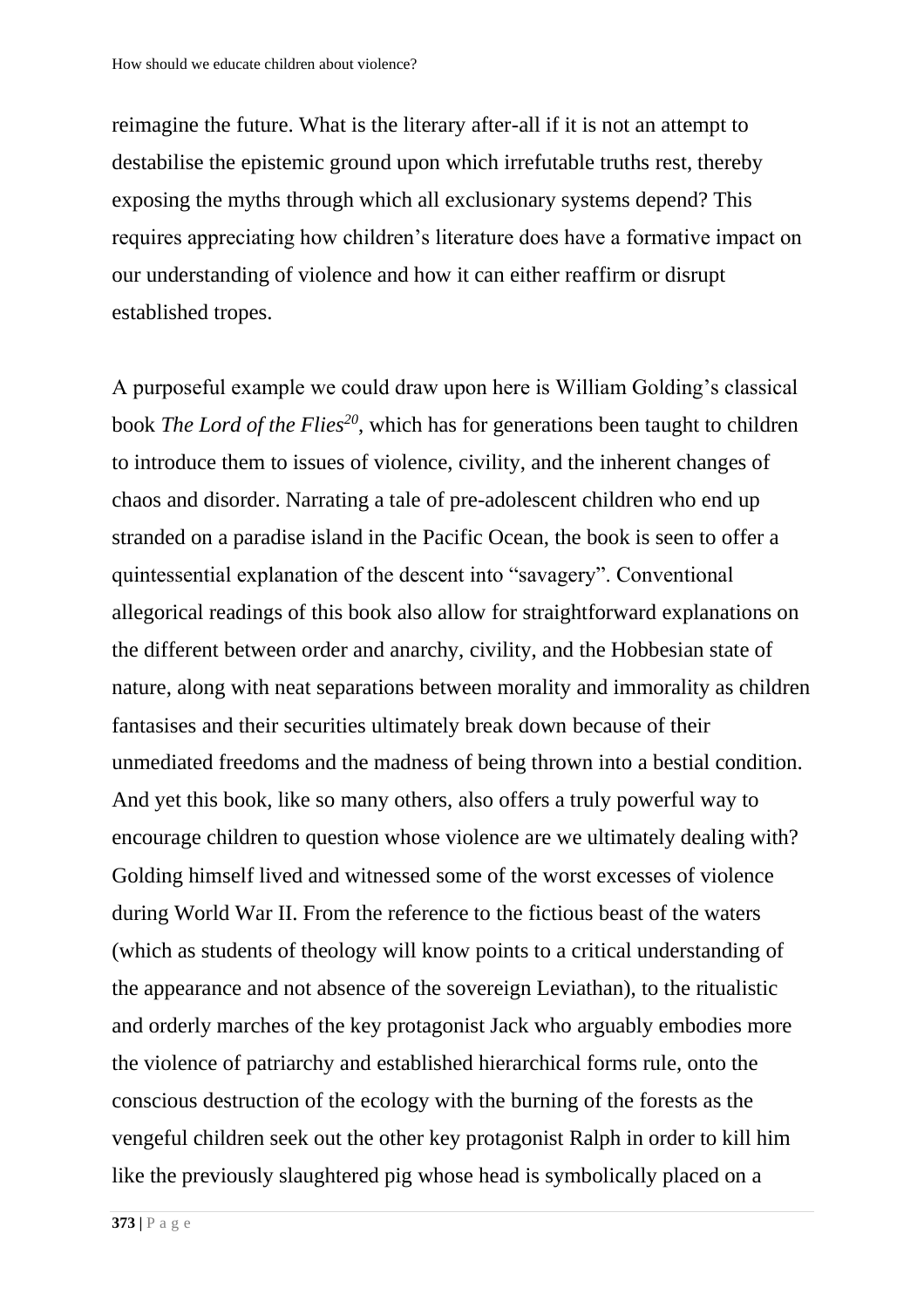spike (soon swarmed upon by an army of flies again with evident theological symbolism in its connection to both evil and more critically political animality), so the ability to expose more normalised forms of violence in the name of civility are also just as apparent in this complex and multi-layered narrative. Indeed, that the boys in this tale begin by fleeing a nuclear attack only to be "rescued" by a nuclear warship raises more critical and reaching questions about the location and eternal return of violence and technologies of annihilation.

What we might call here "the literary imagination" is inseparable to how we narrate the past and come to understand the future. It is humanising and loaded with political significance which far exceeds any disciplinary or crude academic framing. As an educator concerned with violence and the human condition, I have learned to find it far more enriching if students arrive at university having read Lewis Carroll, George Orwell, Franz Kafka, Toni Morrison, Virginia Woolf, and Mathias Enard, than any canonical tome of enlightenment privilege. Dante can teach us far more about violence than Immanuel Kant ever could. Our societies are full of allegories, myths, and constructions of truth, often at times parading as science and indisputable in their claims. This is not about denying the truth. Carroll after-all was both a literary genius and a remarkable mathematician. What it is however to acknowledge is how the most brilliant literary works that take us into the depths of human suffering reveal most fully the courage to truth, and more important still, they insist upon bringing the human back into the "quantifiably objective" and ordinarily dull world of political deliberation, which is actually complicit in the denial of the complexities of life and the suffocation of those unquantifiable emotions that make us all too human. Indeed, as I continually tell my students, *Alice in Wonderland* is, to my mind, the most important and brilliant book of political theory ever written. It begins with Alice chasing a white rabbit who has no time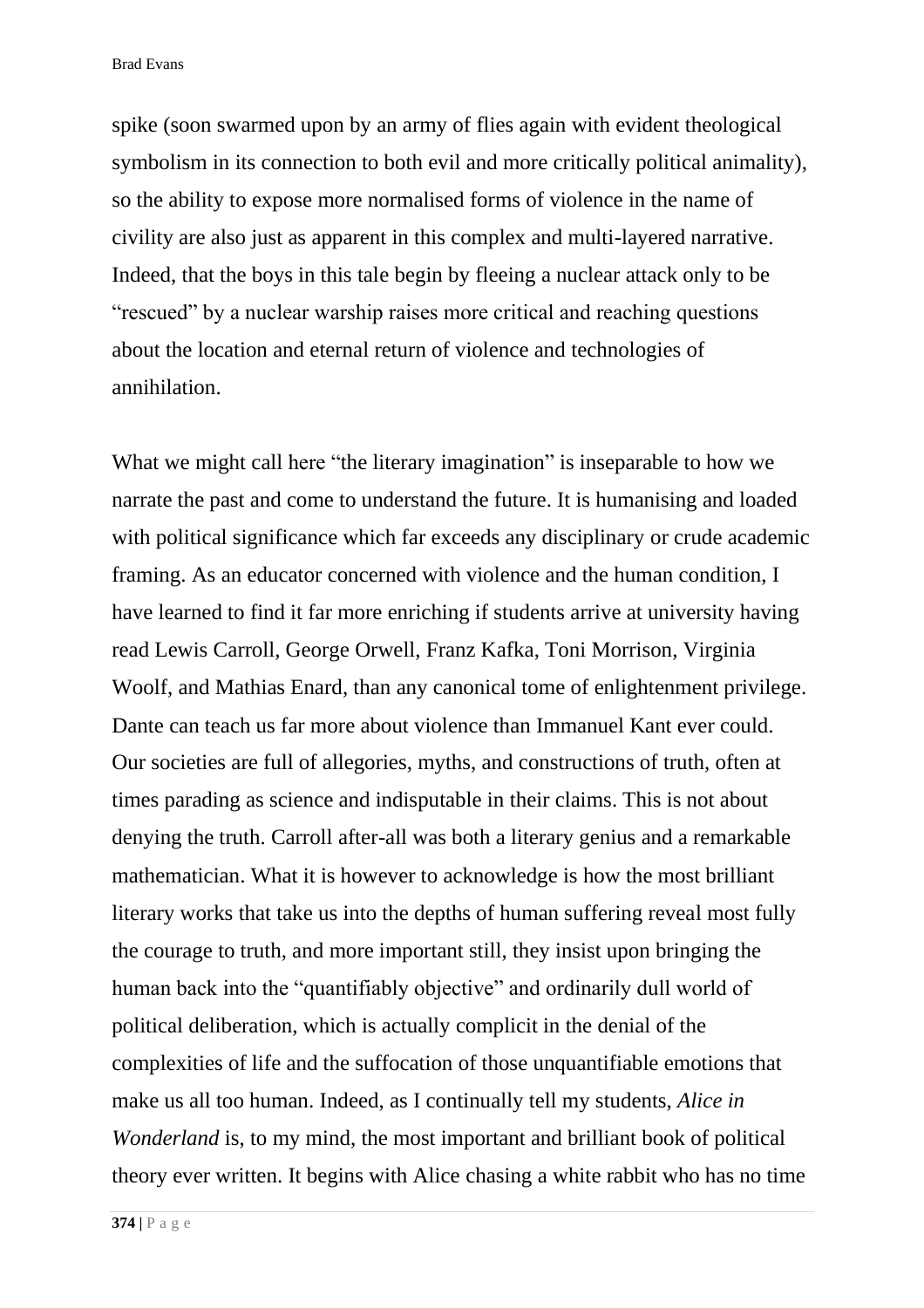for anything. Could there be a better metaphor for the contemporary moment than this? In Carroll's Wonderland the nonsensical is the rule, the exception has become the norm. It's a place full of injustice, where violence is arbitrary, and power is unmediated. And let's consider the Queen, was there a more fitting caricature of Donald Trump — she utters therefore it's true? But more important in this brilliantly crafted tale is Alice. She continually learns to see things from different perspectives. Indeed, this little girl is a real revolutionary subject in the most affirmative sense of the term. Alice doesn't negate the world; she brings out its wonder. Alice doesn't hide away; she resists what is patently intolerable. Alice doesn't judge the strange fellows she meets on her journey; she accepts people for their differences. And most importantly of all, Alice doesn't lament, because she is armed with the greatest weapon of all the power of imagination. Lewis Carroll is once said to have uttered, "You know what the issue is with this world? Everyone wants some magical solution to their problem and yet everyone refuses to believe in magic." We can put this quote another way — let's not give to our children an image of a world that will appear to them as catastrophically fated and bereft of an alternative that empowers their imagination.

### **The Art of Violence**

A few years ago, I went to visit the TATE modern gallery in London with my wife who is an abstract painter. Whilst increasingly of the opinion that such large gallery settings actually destroy the creative encounter as they mimic the logics of digitalisation, demanding that we simply look upon exhibit after exhibit, *looking without actually seeing or reflecting*, I was also stuck by the number of children walking around the setting. To my mind, it is not a question of whether we should be introducing children to art at such an early age. What we need to question is how the experience may or may not add something to their understanding of life and the world? I spent most of this visit in the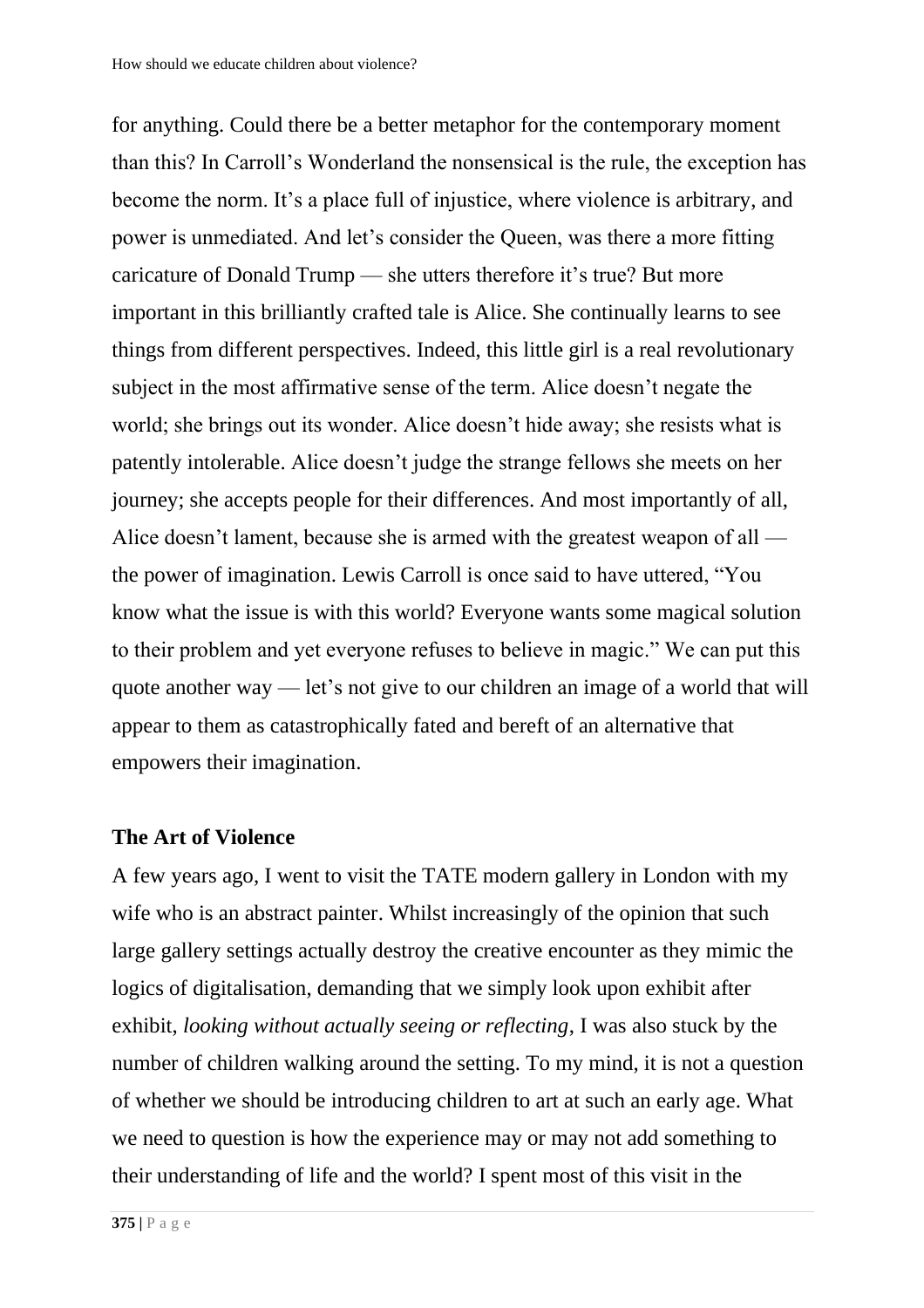company of Mark Rothko's "Seagram Murals", which are housed in a dimly lit room of their own. Having spent considerable time with my wife talking about the brilliance and tragedy of these works, soon after a mother and young boy sat next to us in a most studious fashion. She began by asking this child "what do you think about these paintings"? The child's response was both honest and quite profound: "I feel confused mummy". That he spoke of feelings rather than trying to discern some truth or clarity of thought spoke volumes. In response, the mother then proceeded to tell him exactly what Rothko was trying to do and what the true meaning of the painting was like as if lifted directly from an art book that provided the scientific truth. The child for their part looked quite unsettled looking at these abstract works. We cannot know what he was truly thinking at the time, but I would suggest he recognised something quite unsettling in Rothko's immersive paintings, which defied the very description and epistemic certain upon the red and black compositions the mother had sought to offer. In this encounter alone, I was both reassured about the power of art to capture the child's imagination (which is increasingly a difficult thing to do as their attentions are continually harvested), and furthermore for the need to engage better with children so they can express better how it relates to their experience of the world. Yet as Rothko also reminds, this is not immediate. It demands an immersion that takes time.

The time in which we live is widely said to be defined by the power of the image. Half a century on from Guy Debords prophetic ruminations on the society of the spectacle<sup>21</sup>, it is well established in many fields, from neuroscience to politics, history to popular culture, that humans and especially children are "image conscious" in how they experience, learn about, and come to understand the world<sup>22</sup>. We also know this consciousness is not objective or neutral but is subject to an onslaught of hyper-technologized visual stimuli, which certainly go some way to explaining the explosion in overly medicated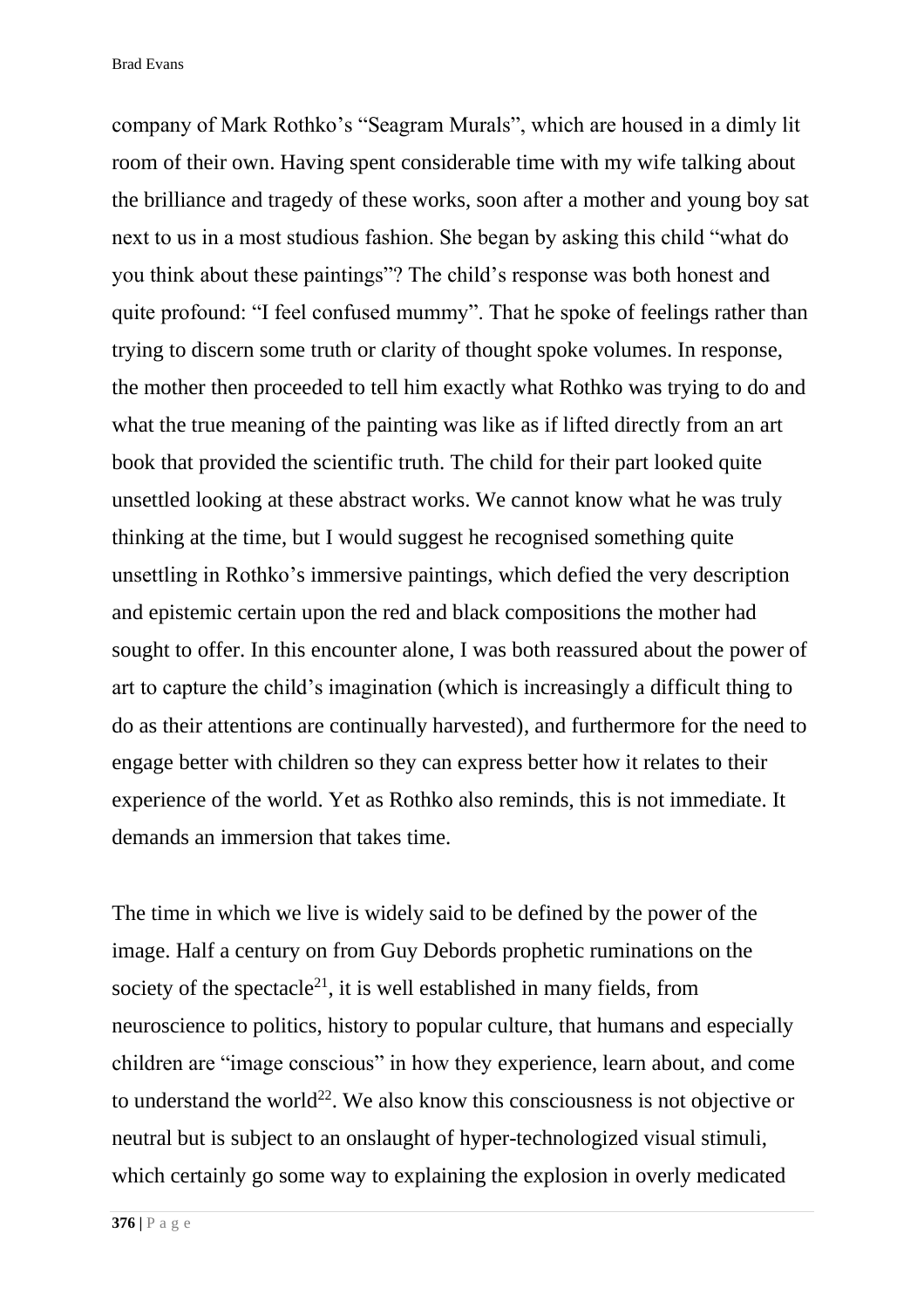attention deficit disorders that reveal far more about the incessant dangers of technology than anything else. So how then might we use the power of art to educate better children on worldly concerns? The important point to stress here is that politics and art do not occupy different realms. Politics has always been aesthetic. And its mastery has always depended upon controlling the power of images. This is not just about what is seen and explained to us as being truthful. It is also about how we imagine the future and the ways this connects to ideas of self-projection, which are so integral to the mobilisation of political ideas and in the formation of movements for change. This becomes particularly acute when dealing with artistic depictions of brutality, which consciously seek to deal with normalised and sanctioned forms of violence. From my own teaching experiences and methods of assessment, I know how the power of art can add far greater depth to our understanding of political concerns. Just as lectures on the Holocaust become far more compelling for students if I connect the words of Primo Levi with the thought of Giorgio Agamben in the presence of the visual testimonies of Aldo Carpi, so the same is evident when teaching about critically about feminicide and the aesthetics of disappearance by bringing into conversation the thought of Jean Franco and Jacques Ranciere with the artworks of Ana Mendieta and Chantal Meza. So why would we think that engaging with younger children should be any different? Do we honestly believe children could not relate or speak about Picasso's *Guernica*?

The importance of artistic expression in terms of helping children come to terms with the trauma of violence is well documented<sup>23</sup>. Many IGO's have deployed art as a method for allowing muted children to express their feelings and document what they have witnessed when their words seem too painful to utter<sup>24</sup>. This merger between art and psychology in the field of "art therapy" (which owes a great deal to the pioneering work of the Brazilian psychiatrist Nise da Silveira)<sup>25</sup> has made important advances in how art can disrupt a stored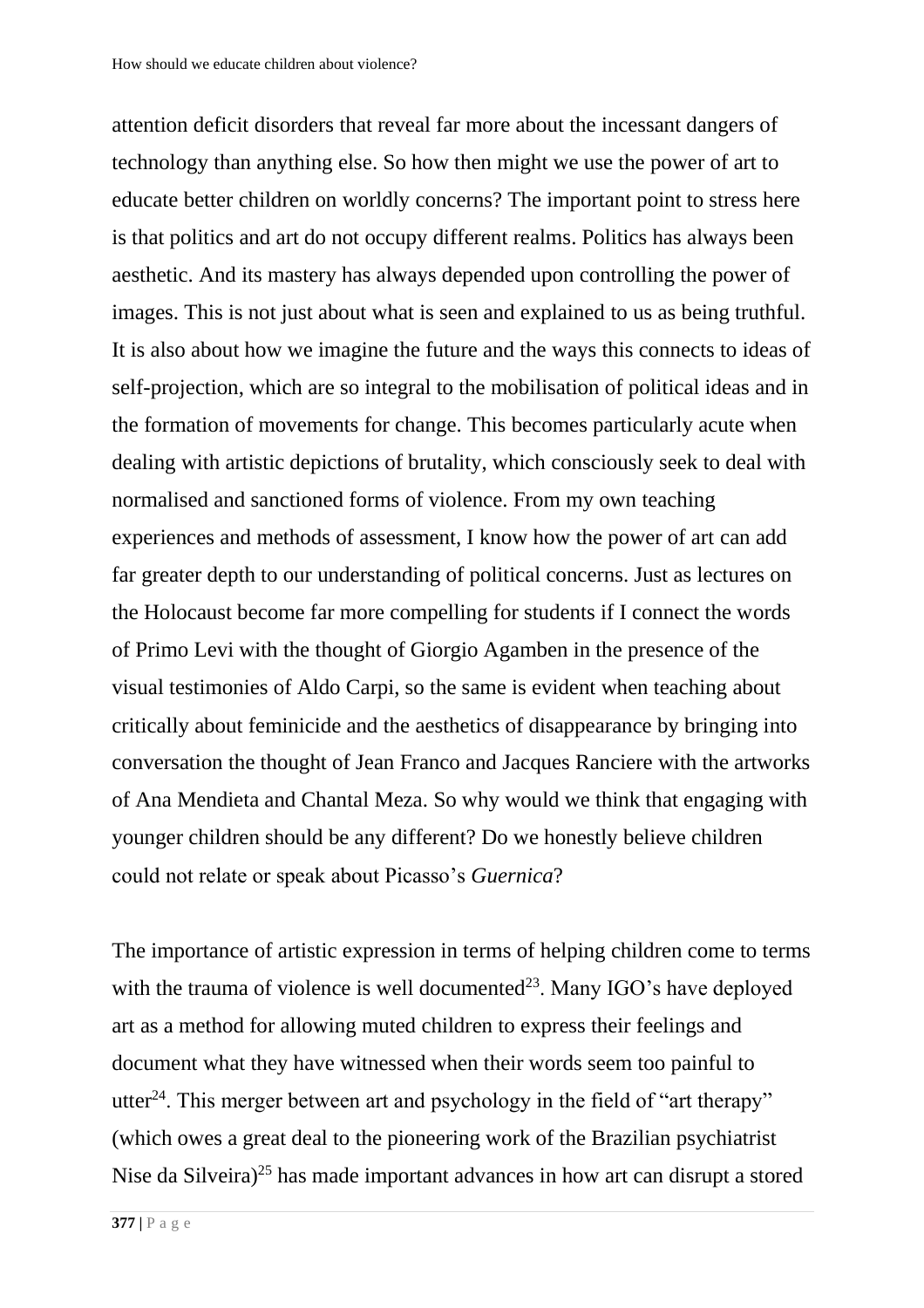memory of abuse and the colonisation of bodily sensations<sup>26</sup>. Artistic expression in this regard can allow for the breaking open of the memory of a wound and positively alter the lived visual memory of suffering through a different use of bodily sensation. In this regard, we can also appreciate more explicitly the power of abstract art as it disrupts the painful certainty of a memory that appears to be insurmountable in terms of the violence it recalls. Whilst this is important, there is however a danger that we simply see art as somehow reactionary or that it is inserted merely into a therapeutic governance frame, which has clearly set out the means and ends. Worst still, that we endorse a therapeutic approach to art, which runs the risk of becoming yet another strategy in the nihilistic doctrine of resilience (notably through the tendency to reduce art to some kind of empathetic and sensitive response to individual pathological deviancy  $)^{27}$ , thereby forcing children to partake in a world that still appears catastrophically fated. To overcome this, our concerns need to go further in their artistic aspirations. If art truly can be an antidote to violence, it cannot simply be used solely as some therapeutic response. The power of art, especially the power of abstract art and how it can liberate the abstract in thought, should be positively encouraged in children to freely liberate the senses to mitigate violence *before* it appears. As Timothy Morton has written, 'Art is thought from the future. Thought we cannot explicitly think at present. Thought we may not think or speak at all<sup>228</sup>. Children should be encouraged to harness its creative potential, so that some may learn someday to also become artists. Now, of course, the memory of violence may already be prefigured into these forms of expression. Yet in that regard, art does already gesture towards its expressive and transgressive value. But the real power of art is not simply to deal with the trauma of the past. It is to encourage children to see art itself as deeply political, which means integral to how they can be agents for change. Art in this regard becomes an ethos that is inseparable from an aesthetic life. This means having conversations with children what the art of politics means so they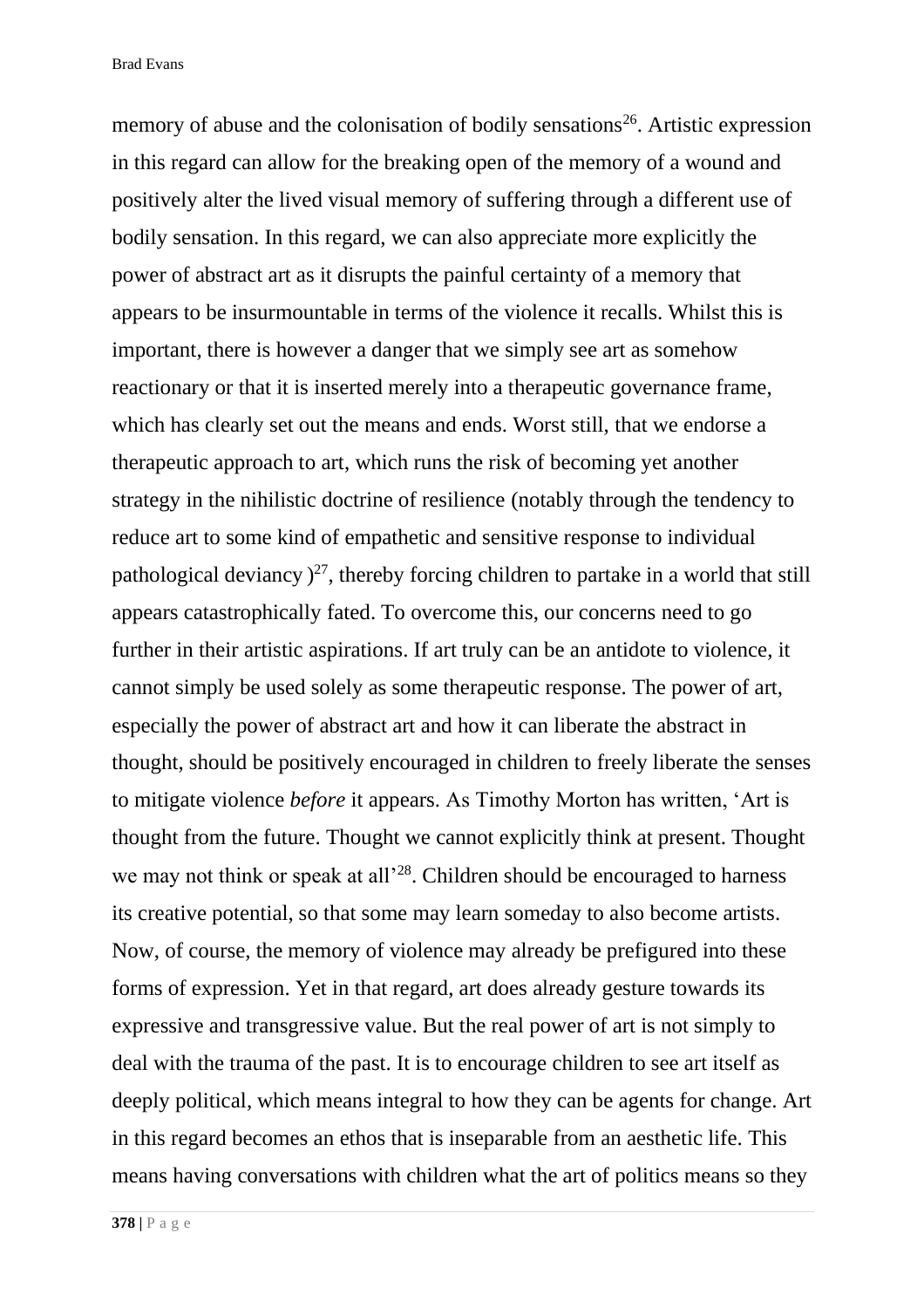develop the necessary critical tools to challenge the seemingly insurmountable problem of violence itself. How might the future study of politics begin to look if classes at all levels of education that ordinarily teach "American Presidents" or "Theories of Government" and "Liberal Democracy" were replaced by courses on "The Art of Politics," "The Power of Imagination," and "Poetics of Resistance"? Perhaps then we might be able to take seriously Michel Foucault's demand: "From the idea that the self is not given to us, I think that there is only one practical consequence: we have to create ourselves as a work of art […]. We should not have to refer the creative activity of somebody to the kind of relation he has to himself but should relate the kind of relation one has to oneself to a creative activity'.

### **Rethinking Pedagogies of Violence**

Building on from what I have presented in this essay, I would like to conclude by proving a set of possible recommendations that could be considered when opening new conversation on how should be educate children about violence today. By no means exhaustive and while ever mindful of the dangers of imposing a new critical dogmatism, the intention here is to propose a set of ideas that may create an ongoing dialogue, which just might allow us to steer history in a different and more just direction:

- 1) Children should be openly encouraged to speak about violence, including how they understand the problem. While this needs to be done with care and sensitivity, key to this will be to encourage children to recognise their roles as victims, perpetrators, and witnesses to violence.
- 2) Children should be asked to reflect on everyday examples of violence they are witness to. This could include opening conversations on cultural outputs, while also asking them about their understanding of the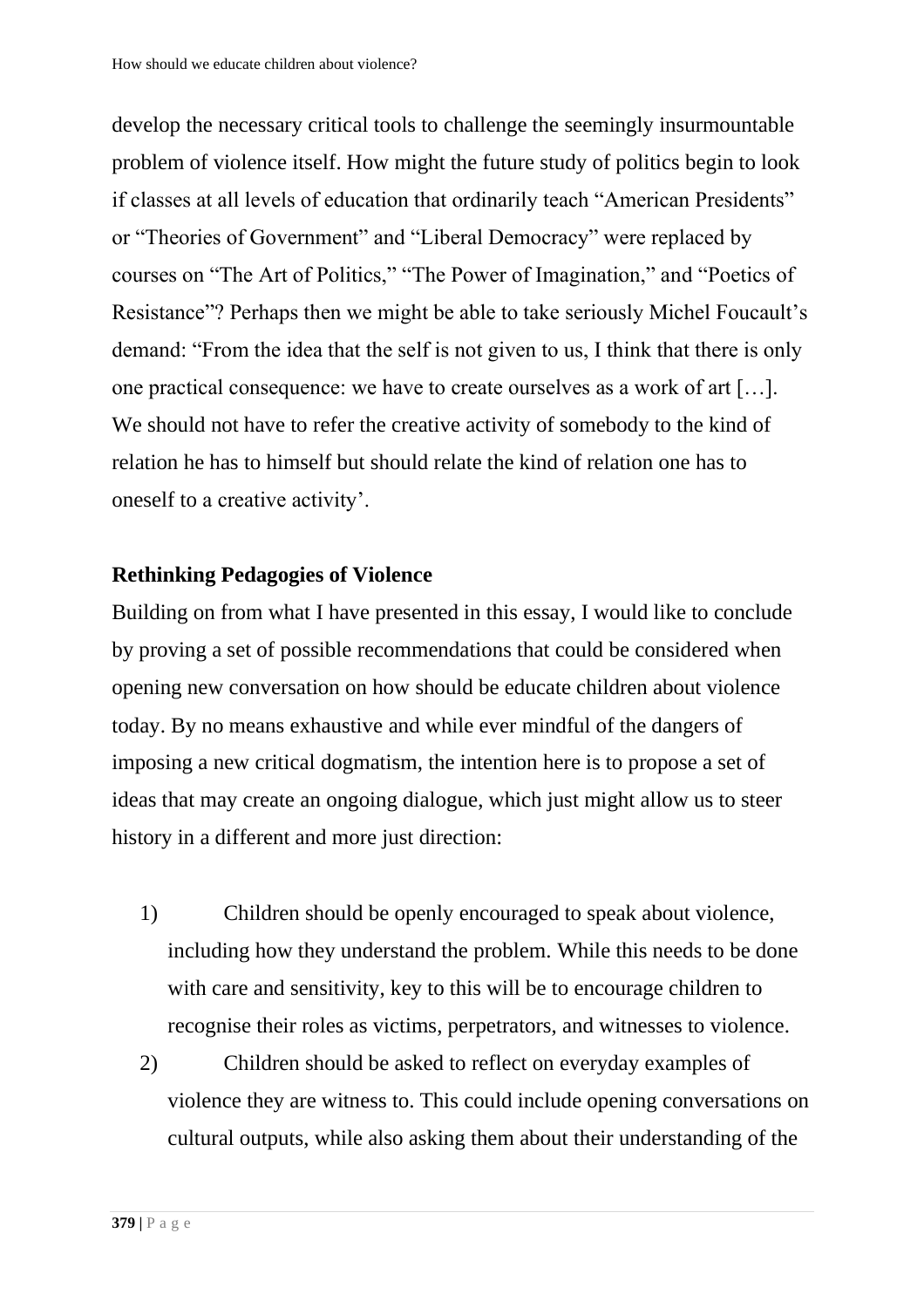world, including their forced witnessing to violent events on news and social media channels.

- 3) Children should be taught to have a more critical appreciation of the multiple ways violence can appear in society. This should range from evident studies of political violence (i.e., war and terror) onto the more subtle everyday form of violence of a more structural and psychological kind.
- 4) Children should be taught to be self-reflective on the different ways oppression can be understood and framed. This needs to include having an appreciation of the ways the dominant object for power is widely contested, including capitalism, patriarchy, whiteness, and technology. They need to be encouraged to recognise that not everyone sees the problem as they do.
- 5) Children should be taught to have a more critical appreciation of history, especially including colonisation and the persecution of indigenous life. This however should be broad and challenging, including teaching about the ways colonisation was also imposed upon poor white communities such as in Ireland and many other white peoples across Europe as well.
- 6) Children should be taught that words and language can be injurious. But they should also be taught to contextualise violence, so they are able to draw qualitative differences without flattening violence, or worse still, purposefully seeking to adopt the position of the victim. This means we should teach them there is a world of difference between being offended and a concentration camp.
- 7) Children should be openly encouraged to discuss their feelings about violence and injustices in the world. This however should be done in a way that doesn't simply normalise vulnerability. Nor should these attempts to show them the importance of affective states result in them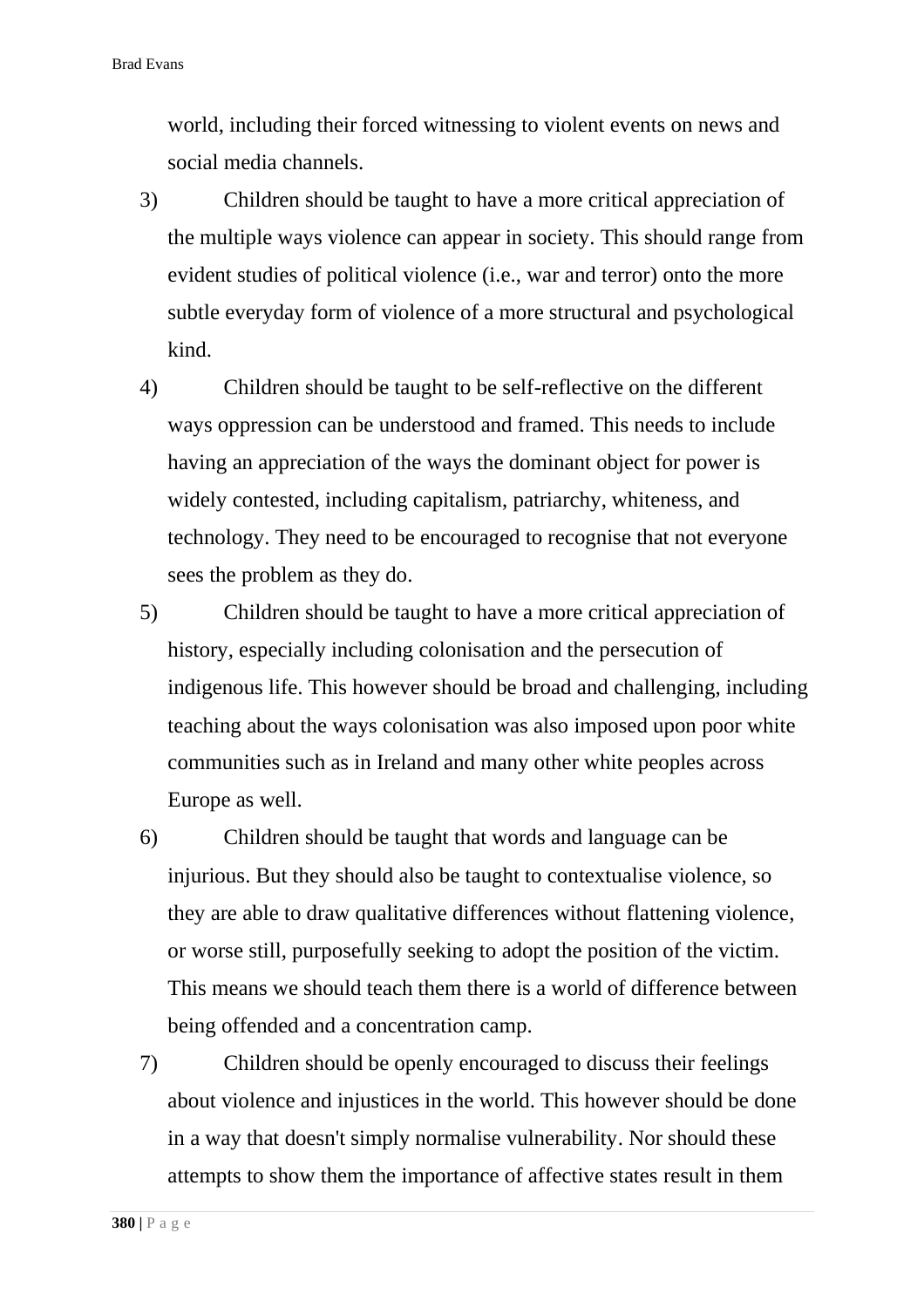being encouraged to collapse emotional feeling into some unquestionable truth about the world. They need to be taught that emotions are just as complex, constructed and contested as any other claim to truth (which is also inseparable from claims to power)

- 8) Children should be taught there are multiple political ways in which to critique violence, including the discursive, the literary, the performative, along with the visual and critically aesthetic. Teaching them that politics is as much an art as a science will allow for alterative conversations about the phenomenology of violence, along with reimagining non-violent modes of living.
- 9) Children should be taught that a critique of violence takes time. This means showing them how some of the most violent episodes in history were brought about through the demands to accelerate change in the name of revolutionary progress (including fascist revolutions and others that have taken place for capitalist accumulation). Which in turn, encourages them to appreciate that temporality is amongst the most important political categories that demands our respect.
- 10) Children should be taught to recognise how culture makes its own pedagogical demands upon them in ways that can normalise violence. This is not about being culturally deterministic. Nor is it to train them to become future cultural warriors. On the contrary, it is to encourage them to have appreciation of the links between politics and culture so that they may develop a better understanding on the need for complete creative freedom in society.
- 11) Children should be taught about the dangers of intellectual seclusions and digital sectarianism. The world is difficult and often populated by peoples who simply don't see and feel the world the same. Having an appreciation of this will encourage better conversations with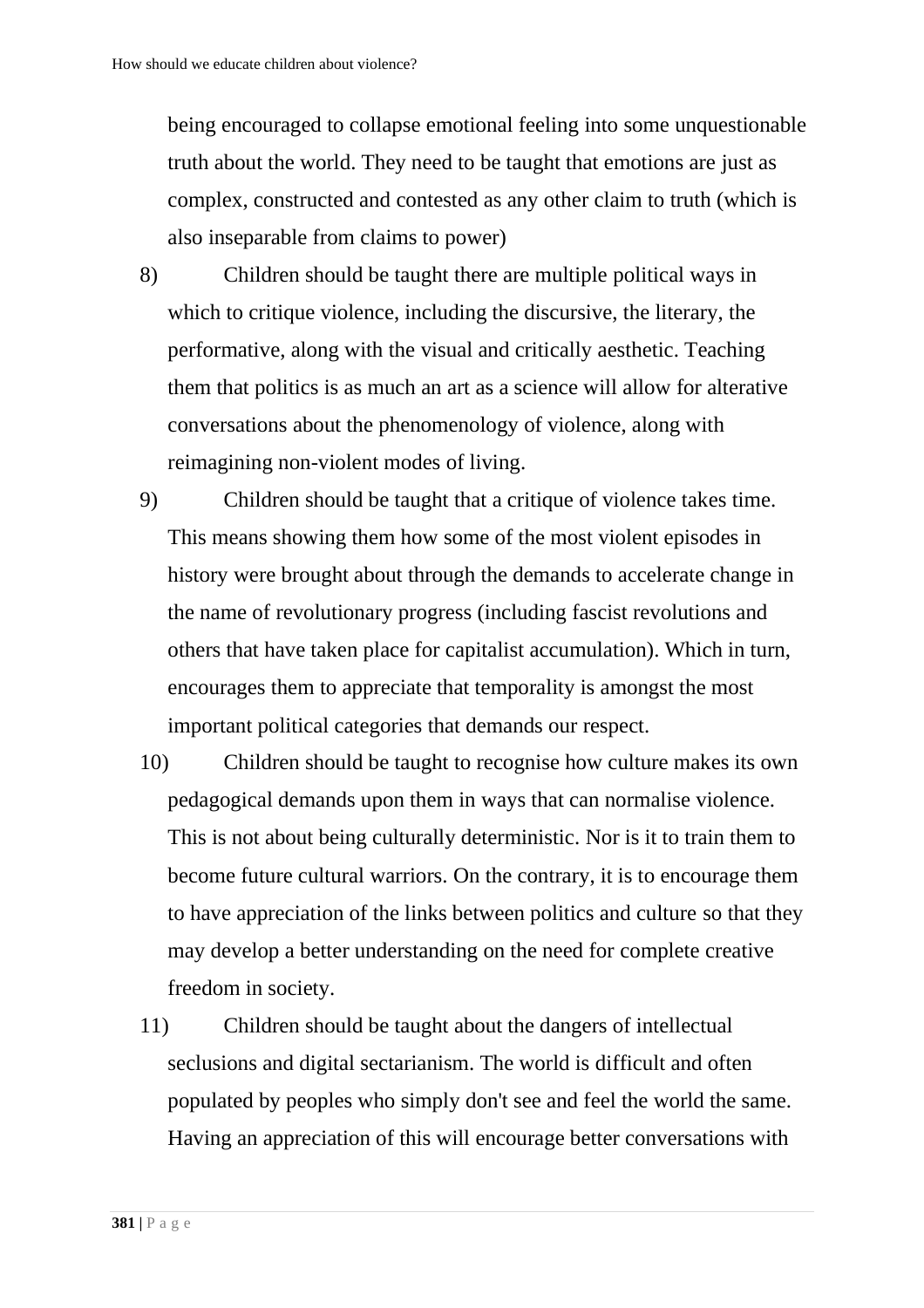those they disagree without having to fall back onto the demands for banishment.

- 12) Children should be taught that victimisation can take many different forms. But they should also be encouraged to steer away from attempts to create notable hierarchies of suffering, which turns victimisation into some kind of competition. They should be reminded there's nothing to be gained from proving who suffers the most, and certainly there's a marked ethical difference between speaking out against injustice as opposed to victim performativity.
- 13) Children should be taught to recognise and address the history of class, racial, and gendered persecutions. But they should also be taught to never simply take terms of reference as being uncritical – especially if they are advanced by prominent critics. We might think here of terms such as "white privilege", which although well intentioned, might also be questioned as a way for the bourgeoise to relocate its colonial guilt onto the backs of the poor.
- 14) Children should be taught to be respectful of other people's ideas, including the elderly too. In today's runaway technology world, it's easy for young adults to flip to the other extreme and believe they have all the answers and previous generations the source of all the world ills. This means teaching them the dangers of ageism in political and social affairs, which includes recognising the importance of lived experience when it comes to thinking deeply about problems such as violence that can without contradiction appear timely and yet timeless.
- 15) Children should be taught that while violence needs to be critiqued in all its forms, society also needs its antagonism. The greatest of violence has been carried out in the name of universality. They need to be taught this, as much as they need to be taught that difference is not the source of violence. So, while all violence is conflictual, they should be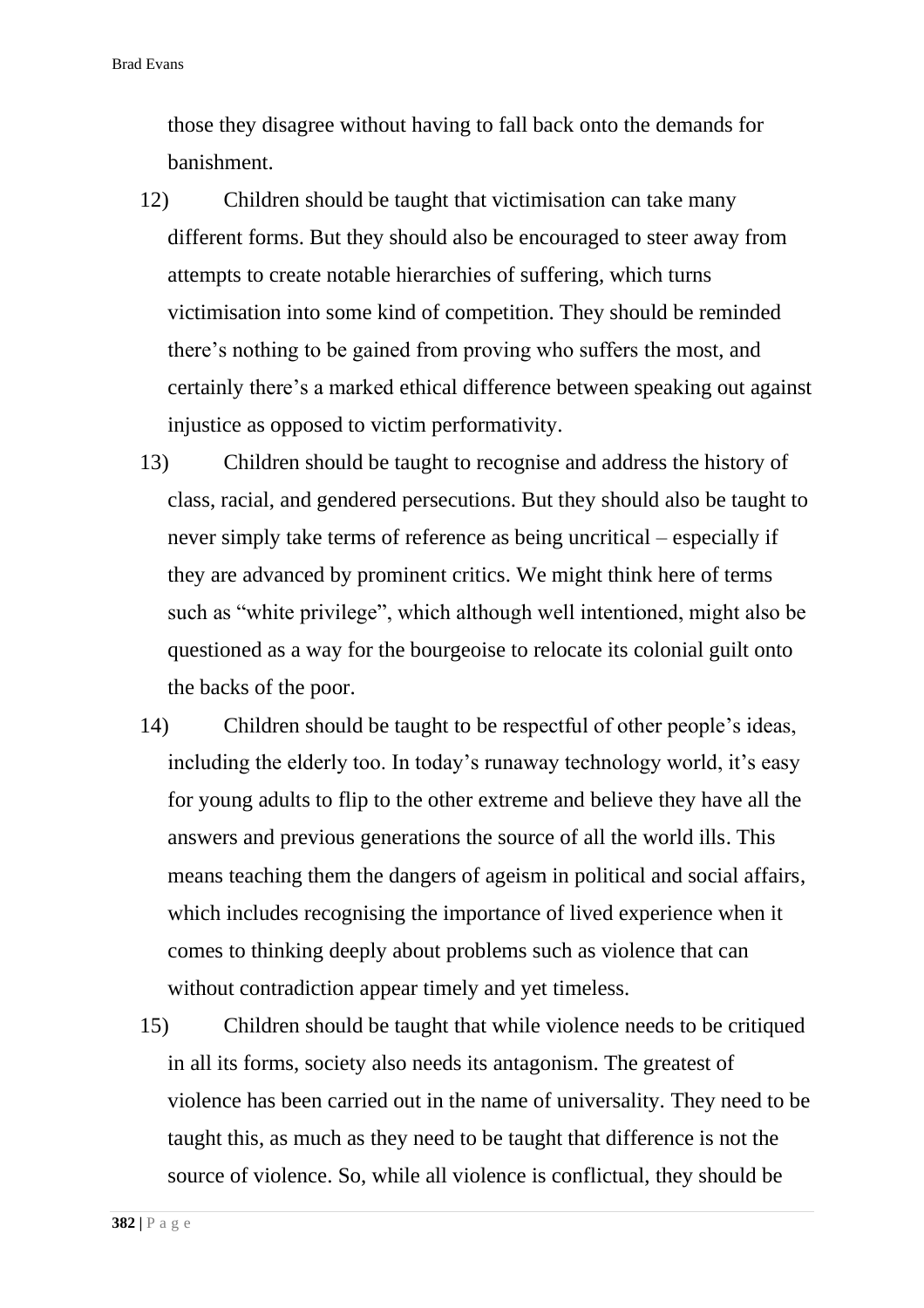encouraged to see that not all conflict is necessarily violent or destructive. Conflict, they should learn, can be the source of our best creations too!

- 16) Children should be taught to be weary of those who claim that the answers to the world's problems (especially violence) are simple, obvious, and straightforward. Nothing ever is. This means we need to show them the importance of questioning reductive explanations when it comes to violence and oppression, including how to learn to distance themselves from thinkers on the right and left whose hyper-moralism can too easily lead into a dangerous puritanism.
- 17) Children should be taught that often violence cannot be separated from an assault on a person's dignity and selfhood. This means that they need to recognise the importance of one's individual autonomy when it comes to free expression, and the rights people have to simply have rights.
- 18) Children should be taught that systematic violence most often occurs when individuality is destroyed. This is not about crude liberal notions of the reasoned and autonomous subject. It is to teach them more about a poetic sensibility, which includes taking seriously the politics of love. A position in turn which should teach them to also be suspicious of the power of technology.
- 19) Children should be taught the importance to upholding complete freedom for the art and the humanities. While this may be challenging for them to accept, including how they may be influenced by social media pressure from peers in the cultural wars, they should be taught that without this freedom means nothing. This means teaching them how artists have historically been amongst the most important transgressive witnesses to violence, and that its no coincidence that they are more often than not the first casualties in totalitarian states.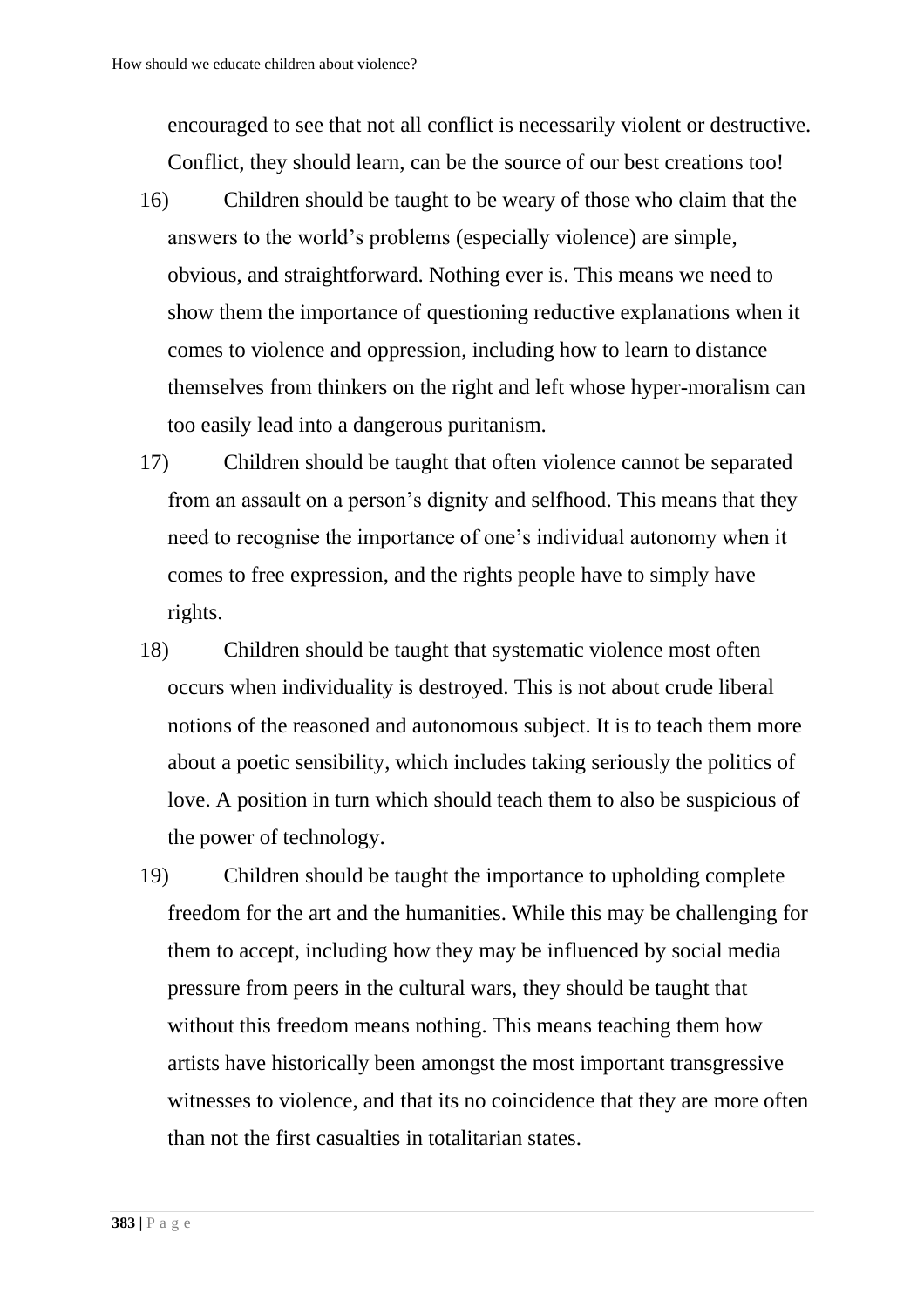20) And finally, children should be taught that violence can be overcome and that the future is never certain. They need to be encouraged to challenge the natural history of violence thesis. This means teaching them that while violence may appear endemic, it does not and should not define the human condition. Educating them about violence is thus the surest way to subvert its normalisation.

### **Notes**

<sup>1</sup> For my more theoretical engagements see, Brad Evans, *Liberal Terror* (Cambridge, Polity Press: 2013); Brad Evans & Henry A. Giroux, *Disposable Futures: The Seduction of Violence in the Age of the Spectacle* (San Francisco, City Lights: 2015); Brad Evans, *The Atrocity Exhibition: Life in an Age of Total Violence* (Los Angeles, LA Review of Books Press: 2019); and Brad Evans, *Ecce Humanitas: Beholding the Pain of Humanity* (New York, Columbia University Press: 2021)

<sup>&</sup>lt;sup>2</sup> This has included leading dedicated series on violence in both the New York Times and continued with the Los Angeles Review of Books. These have been published in the anthologies, Brad Evans & Natasha Lennard, *Violence: Humans in Dark Times* (San Francisco, City Lights: 2018) & Brad Evans & Adrian Parr, *Conversations On Violence: An Anthology* (London, Pluto Press: 2021)

<sup>3</sup> Paulo Freire, *Pedagogy of the Oppressed* (London, Continuum 2001) [originally published in 1968] 4 I discussed this issue with Giroux in the following interview that appeared in the *New York Times* titled "The Violence of Forgetting". https://www.nytimes.com/2016/06/20/opinion/the-violence-offorgetting.html

<sup>5</sup> On this see in particular Henry A. Giroux, *America's Education Deficit and the War on Youth* (New York, Monthly Review Press: 2013) and Henry A. Giroux, *Neoliberalism's War on Higher Education* (Chicago, Haymarket Books: 2014)

<sup>6</sup> J. G. Ballard, "Hobbits in Space?" (A review of Star Wars) (1977)

<sup>7</sup> Susan Sontag, *Regarding the Pain of Others* (London, Penguin: 2003)

<sup>8</sup> During an interview in 1981, Foucault stated that he was interested in history primarily because he 'saw in them ways of thinking and behaving that are still with us. I try to show, based upon their historical establishment and formation, those systems which are still ours today and within which we are trapped. It is a question, basically, of presenting a critique of our own time, based upon retrospective analyses'. See John Simon, "A Conversation with Michel Foucault" (Partisan Review vol. 38, no. 2, 1981) pp. 192-201. This developed upon his earlier insight in which he stated, the aim was not to write 'a history of the past in terms of the present' but rather that of 'writing a history of the present'. Michel Foucault, *Discipline and Punish* (New York, Vintage Press: 1977) p. 31

<sup>9</sup> Judith Butler, *Excitable Speech: A Politics of the Performative* (New York, Routledge: 1997)

<sup>10</sup> This critique was previously made in Brad Evans & Julian Reid, *Resilient Life: The Art of Living Dangerously* (Cambridge, Polity Press: 2014)

<sup>&</sup>lt;sup>11</sup> Martin Bernal, *Black Athena: The Afroasiatic Roots of Classical Civilization* (London, Vintage: 1987). This need to rethink our philosophical legacy in this ways is also well made by Simon Critchley, "Black Socrates? Questioning the Philosophical Tradition (Theoria: A Journal of Social and Political Theory No. 86: 1995), pp. 79-98